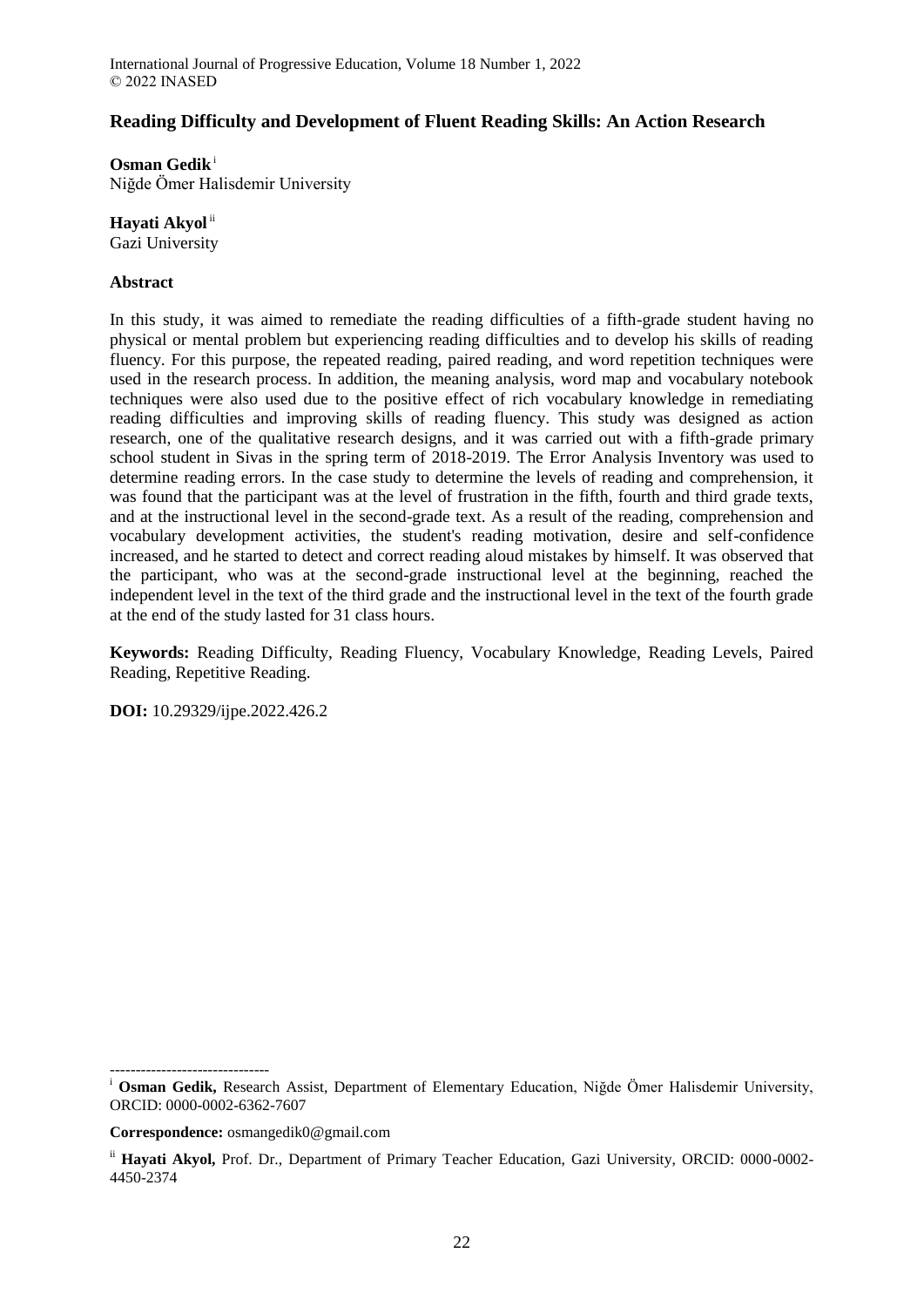# **1. INTRODUCTION**

Human beings have been in the act of reading in order to understand the rapidly changing structure of society and to adapt to this structure, since the invention of writing to the present. Reading can be defined as the process of making sense in a regular environment in line with an appropriate method and purpose, based on effective communication between the author and the reader, with the cooperation of cognitive behaviours and psychomotor skills (Akyol, 2015; Razon, 1982). When the definitions are examined, we can define reading as the process of making sense in the mind by exposing the text and symbols to cognitive processes.

For reading, which is defined as the process of making sense from texts and symbols, to be effective, it must be handled as a fluent, sense-making, strategic, motivation-based, and lifelong process. The skills involved in this process constitute five basic principles of reading (Akyol, 2015). To be able to read effectively and at the expected level, individuals need to gain fluent reading skill, which is one of the fundamentals of reading skill (Ulusal Okuma Paneli [NPR], 2000). Fluent reading is the ability of the student to read the text at an appropriate speed, without pausing when he/she sees the sound, syllable, and word, as if he/she speaks in his/her daily life in an emotional and harmonious way (Akyol, 2016; Young & Rasinski, 2009). Based on the definition made, it is seen that the reading skills required for fluent reading to occur are accuracy, speed, and prosody. Accuracy refers to quick reading without making addition, subtraction and inversion mistakes in reading sounds, syllables, and words. Reading speed, according to Turna and Güldenoğlu (2019), involves automating the word recognition process and reading at the appropriate speed for the level. Automation occurs when the reader sounds the words in a text accurately and quickly, without much effort. We can define prosody as the ability to read through appropriate intonation and stress according to the sense of the text after achieving word recognition, perception, interpretation and reading speed, as the music of the spoken language (Akyol et al., 2014; Reutzel, 2009; Yıldırım & Ateş, 2011).

The two most important skills that affect fluent reading are word recognition and vocabulary knowledge. The inadequacy of these skills negatively affects the reading skills of the students compared to their peers. Inadequacies in reading skills cause students to fall behind in terms of achievement in both reading and other fields. Although they do not have any mental, auditory and visual problems, the concept used for students who fall behind their peers and have difficulty in reading due to insufficient socio-economic and educational opportunities is defined as learning disability. The Ministry of National Education defines these students as children who do not have interests, experiences for education and instruction due to the material and cultural inadequacy of their environment or who have special difficulties in understanding, explaining, reading, writing, drawing, recognizing, and conceptualizing due to organic and functional reasons, although they are not different from their peers in terms of level of intelligence (MEB, 2014). On the other hand, Akyol (2016) defines a poor reader as an individual who cannot transfer his/her prior knowledge to the reading environment during the reading process.

Today, the most important purpose of reading is to make sense of what is read. Two basic skills are needed in the process of sense-making: Recognition and perception. Recognition is the accurate and fast reading of letters, syllables, and words. Perception refers to making sense of the activity that is recognized by the senses in a reading material and continues to be processed by brain functions. Phonological awareness, analysis, and word recognition, which are the first steps of reading, must be at a sufficient level to make sense and read fluently which are two of the basic principles of effective reading. Word recognition is an important element in the reading process. Stanovich (2005) stated that word recognition is the most basic element of reading comprehension.

Individuals who experience problems with their fluent reading skills have some difficulties while reading a text. It has been observed that students with reading difficulties generally have some problems such as having short-term memory, not being able to concentrate their attention, being emotionally weak, reading without thinking, lack of eye-motor coordination, reading the words by turning them back, and having problems to divide the plot into stages. The problems that readers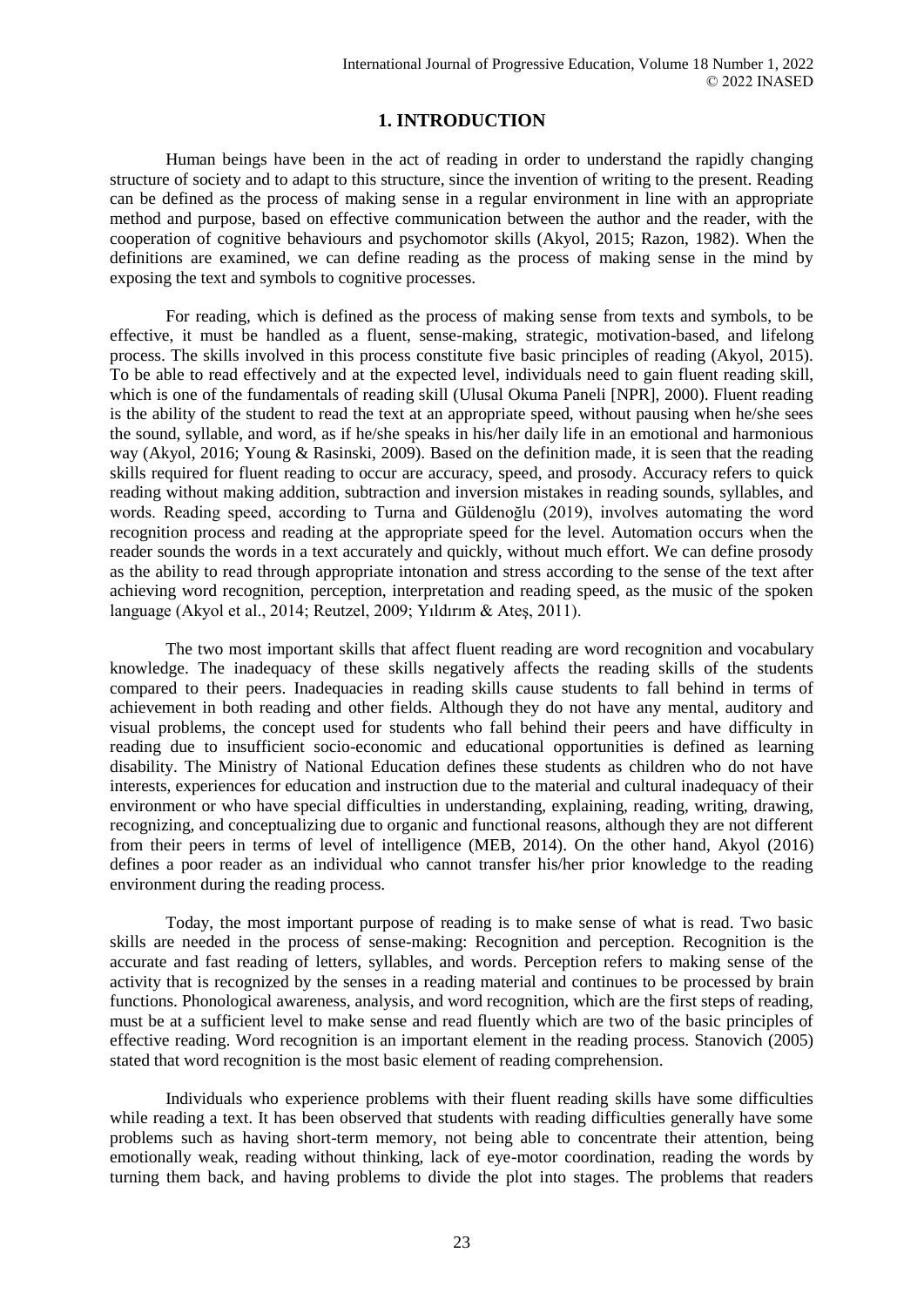encounter and the mistakes they make in word recognition are summarized by Akyol (2015) as inability to comprehend the relationship between symbol and sound, confusing words and letters, spelling difficulty, changing the position of letters in words, wrong reading, adding and subtracting, reading by inverting and repeating. When the literature on the elimination of word recognition mistakes and improving fluency in reading aloud is examined, it is seen that there are some methods and techniques used such as repeated reading (Akyol, 2016; Armbruster et al., 2010; Samuels, 1997; Therrien, 2004; Torgesen, 1986), paired reading (Akyol, 2016; Reutzel & Cooter, 2007; Topping, 1998), reader theatres (Akyol, 2016; Rasinski, 1999), word repetition technique (Chafouleas et al, 2004; Rosenberg, 1986), reading in choral (Akyol , 2016).

People communicate using their vocabulary knowledge to understand and explain something. Word can be defined as the label of feelings, thoughts and attitudes consisting of sounds or sound groups in such a way as to have a meaning or grammatical function and it can be used alone (Akyol, 2015; Ergin, 2013; Türkçe Sözlük, 2018; Yıldız, 2019). Another sub-dimension that constitutes the fluency of reading skill is vocabulary knowledge. Vocabulary has an important place among the factors that affect reading and writing, which are the basic language skills of comprehension and expression, and even the sub-language skills of listening and speaking (Karadağ, 2019; Karatay, 2007). Instead of vocabulary knowledge, other terms such as vocabulary repertoire, word level, word proficiency have been used in studies and definitions focused on vocabulary. Vocabulary knowledge is defined as the accumulation of words that the individual learns, understands, uses, and stores in memory as a result of his or her experiences (Akyol & Temur, 2007; Karadağ, 2019; Özbay & Melanlıoğlu, 2008).

Vocabulary knowledge affects the reading speed of students depending on their grade levels. A certain vocabulary of students is formed as a result of the texts structured within the framework of life studies, mathematics and Turkish main courses up to the fourth grade. At the fourth and higher grade levels, students who encounter with different words as a result of inclusion of new subject areas in the curriculum can maintain their level of success in reading by eliminating these deficiencies with vocabulary teaching activities. In vocabulary teaching, it is of great importance to determine which words to teach first. It has not been determined exactly which words will be taught to which age groups of children in schools and what the number of these words will be (Özbay & Melanlıoğlu, 2008). Students should have words, word groups, terms, idioms, proverbs, etc. to use when they employ their skills of understanding and expressing their own thoughts, feelings, desires and wishes in daily life in accordance with their age and level. At this point, traditional vocabulary tests, multiple choice measurement technique, yes-no questions and rubrics are some of the assessment techniques put forward by researchers to assess individuals' vocabulary knowledge (Akyol & Temur, 2007).

Vocabulary teaching should not be thought of as one-dimensional, just like teaching the meaning of a word with the use of a dictionary. The word to be taught becomes more permanent and concretized in the student's mind when taught in a sentence, through its antonym, synonym and nearsynonyms etc. Different methods and techniques should be used in vocabulary teaching activities in accordance with students' age, level, grade level, interests and needs (Acat, 2008; Akyol, 2015). There are some methods and techniques to ensure the retention of words in the student's mind and to enhance vocabulary knowledge. These include dictionary usage, association, finger technique, grouping, direct vocabulary teaching, concept development, using clues in the sentence and text environment, finding the similar word, definitions, prior experiences, summarizing, reflection, word map, meaning analysis, vocabulary grouping, brainstorming, possible sentences, venn diagram, using visual materials, creating a dictionary book, choosing different meanings of words, teaching with games, producing words from the last letter of words, riddles, songs, using observations and experiences, producing new words from the root of the word, word-meaning matching, using proverbs and idioms, writing the word suitable for the dotted places in a sentence, puzzles, working with different text types, finding meaning from the sentence, word-visual matching, drama, word-related painting and speaking activities (Akyol, 2015; Akyol & Temur, 2007; Foil & Alber, 2002; Gardner, 2007; Gill, 2007; İnce, 2006; Montenegro, 2019; Rupley & Nichols, 2005; Özbay & Melanlıoğlu, 2008; Star, 2019).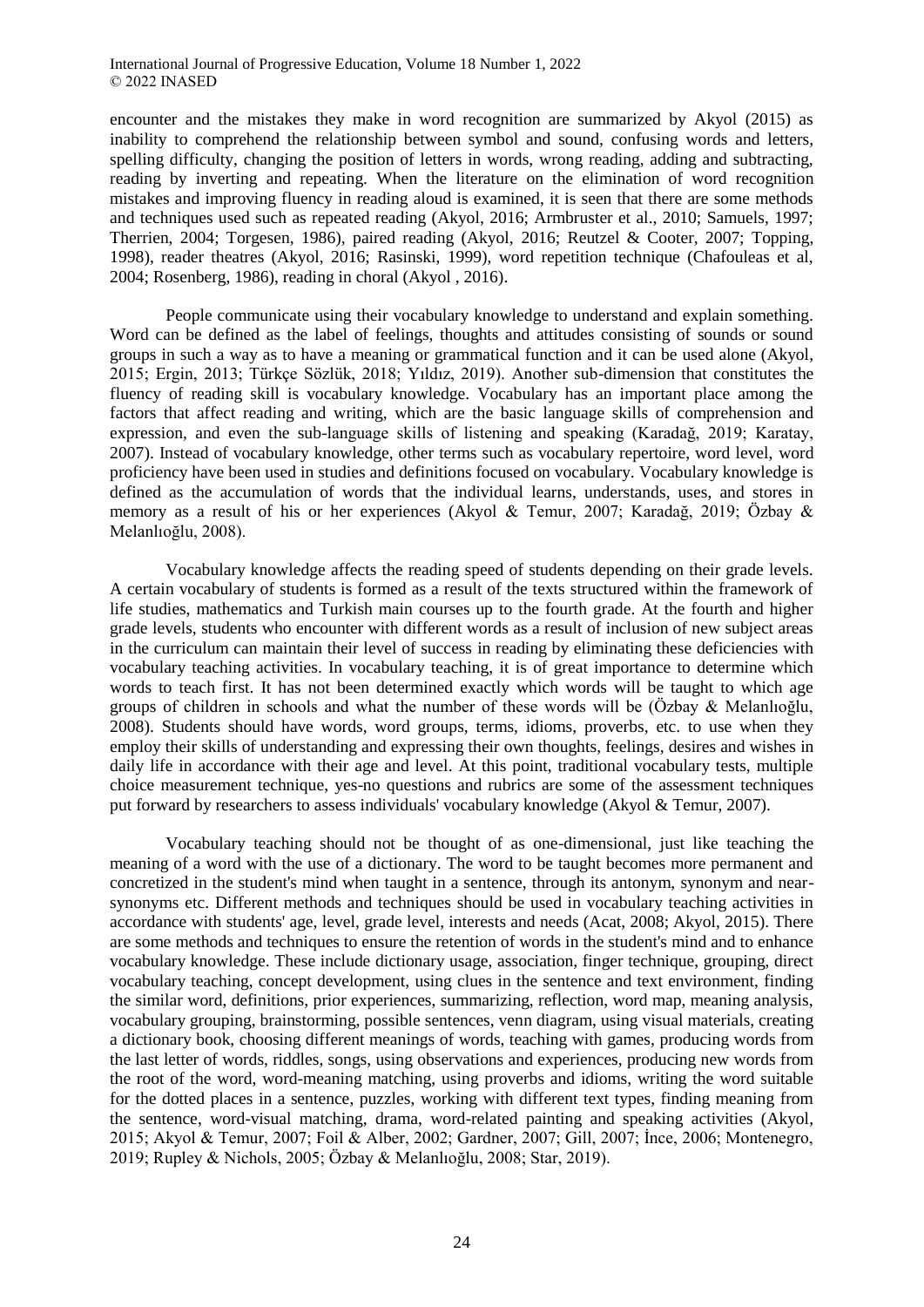## **1.1.Strategies Used in the Study**

Individuals lose their self-confidence and experience learned helplessness in the face of jobs, areas or situations in which they have failed throughout their lives. Students with reading difficulties also experience acceptance and avoidance in the face of failure and create a fear of reading aloud. The most important help to be given to the student in terms of success in reading is to make him/her read aloud (Anderson et al., 1985). Reading aloud allows the child to develop comprehension and vocabulary, gain ideas about sentence structure and ultimately professionalize in reading (Dickinson & Smith, 1994). The state of a student within the psychology defined in the first sentence of this paragraph should be determined for him/her not to be negatively affected in his/her future and an intervention program should be prepared including the appropriate methods and techniques for him/her to get rid of his/her problems.

In the current study, "Word Repetition Method", "Meaning Analysis", "Word Map" and "Vocabulary Notebook" techniques were used to increase the fluency in word reading. "Repeated Reading" and "Paired Reading" activities were carried out to improve fluency in text reading.

*Repeated Reading***:** This type of reading refers to the poor reader's reading the text repeatedly until gaining fluency. In repeated readings, the reader will become automatic in word recognition and read fluently after a while, as it is repeated until the reader's mistakes are corrected and can read at the expected speed with the help of a good reader. (Armbruster et al., 2001; Rasinski, 1989). It is an effective method for students to recognize and learn the words they encounter frequently. In this method, reading is started with texts suitable for the level of the poor reader and continued until the reader has achieved the success in reading expected in his/her grade level. Through repeated reading, students' reading skills are improved with texts that they have never encountered before, and contributions are made to their fluency by enriching their vocabulary. Activities are started on short texts suitable for the grade level determined for the participant on the basis of his/her performance. During reading, repeated reading activities are performed to correct sound, syllable and word reading mistakes. Misread words determined in the reading process are used in sentences and texts to try to eliminate the mistakes.

*Paired Reading:* It is a reading technique in which a teacher, a member of the family or a peer who reads well becomes a pair to the poor reader. In this technique, after a text has been selected, its title and visuals are discussed before reading. Then in the reading process the poor reader and the guide read the text aloud. When the poor reader pauses for four or five seconds during reading or makes mistakes, the guide immediately intervenes and gives feedback and then reading continues. The reading partner should adjust his/her reading speed considering the speed of poor reader and the feedback given should be positive and motivate the student to read. If the child wants to read on his/her own at some points during the reading process, he/she should be allowed (Akyol, 2016). In reading studies, reading is done with the researcher in order to eliminate reading mistakes in sounds, syllables and words that the participant has difficulty in pronuncing and to ensure fluency. The researcher and the participant try to eliminate reading mistakes by reading at the same time.

*Word Repetition Technique:* It is a technique used to eliminate word reading mistakes of students having reading difficulties. The word repetition technique covers the exercises to eliminate the mistakes by repeating the words that the student has read incorrectly during reading.

The teacher provides a text suitable for the level of the student. After the end of reading act, misread words are written on the cards. The student is asked to read the words written on the cards. The word written on the card must be read correctly within five seconds. If the student cannot read the word shown within five seconds, it is considered to be misread. Each misread word is pronounced correctly by the teacher and then the student is asked to read that word again. The student reads the word and repeats it many times. Each corrected word is removed to be read later by the student. The word card that is read incorrectly is shown repeatedly. The misread word is read by the student until the student reads the word with its correct pronunciation. All words written on the cards are collected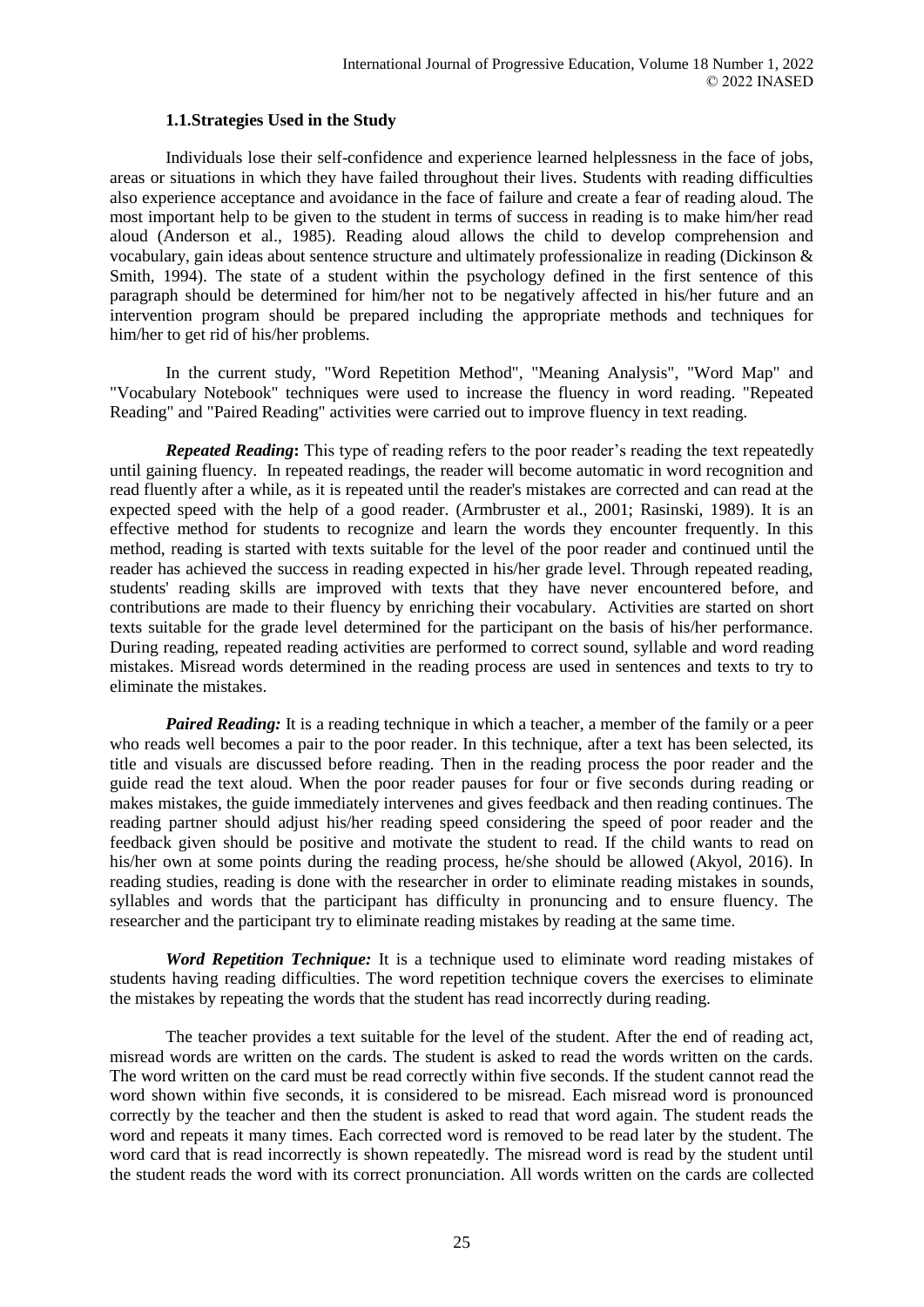and shown to the student again. This process continues until the student does not make a mistake on two consecutive cards (Jenkins & Larson, 1979; Yılmaz, 2008). The word repetition technique is an effective method for poor readers to enhance their word recognition skills and vocabulary knowledge.

*Word Map:* The word map method is a method that can be used from the fourth grade onwards to enhance vocabulary knowledge. The word map is a preferred word teaching strategy to show how the words to be taught relate to other words in a particular order (Searfoss, Readene & Mallette, 2001; Yıldız, 2019). When using the method, three basic questions should be answered (Akyol, 2016);

- *1.* What is the definition of the word and concept?
- *2.* What does it resemble to?
- *3.* What are its examples?

In this method, the key word should be determined while the teacher is reading the text related to the theme in which the word or concept to be taught, or the words that the students have difficulty, do not know or express incorrectly should be studied. The misread words recognized during the reading activities performed on the texts suitable for the reading level of the student or the words whose meanings the reader is understood to not know from his/her questions such as "What is the meaning of this word?" are the targets of vocabulary activities. The determined words are noted by the researcher and a word map is designed by placing a picture of the word on a worksheet. By having the participant interpret and discover the picture of the word on the worksheet and by examining the meaning of the picture, its lexical meaning, examples and various dimensions, it is attempted to create a scheme of the word in the participant's mind.

*Meaning Analysis:* It is a technique developed to enhance vocabulary knowledge and to increase reading comprehension. In the literature, it is addressed under different names such as meaning analysis, feature analysis, semantic feature analysis. It is an effective technique especially for poor readers and students with learning difficulties (Gunning, 2006; as cited in Akyol, 2015). With the meaning analysis strategy, students focus on the basic properties of words. Meaning analysis contributes to the development of classification and analysis skills of students while helping them learn the properties of different words and concepts comparatively. It also improves students' verballinguistic, logical-mathematical, visual-spatial and interpersonal intelligence (Yıldız, 2019). Based on students' prior knowledge, it helps them to learn the meaning of new concepts and words they encounter. Reading errors or words that the participant does not know the meaning of are determined in the reading studies and the meaning clusters including these words are created. A table is created by determining whether the words have some properties or not, by writing the searched properties of the words in each column and the words to be analyzed in each line. Words that can be easily and concretely classified within the framework of the subject and theme should be chosen. After the table has been created, the semantic features of the world are determined by asking questions to the student. One "+" should be given for each feature that word has, one "-"should be given for each feature the word does not have and "?" should be put for each feature which cannot be decided whether the word has or not and they should be discussed (Akyol, 2015; Marzano, 2013; Yıldız, 2019). The table can be extended if the next text to be read will be relevant to it.

*Vocabulary Notebook:* The vocabulary notebook technique is like the student's word memory in vocabulary teaching. The student can write new words with its different meanings and uses in this notebook, which increases retention. In the literature, this technique has been called under different names such as vocabulary notebook, dictionary notebook and word notebook. Vocabulary notebooks aim to deepen the knowledge of students about the word they do not know and to increase their vocabulary knowledge by recording the various meanings of the words on the notebook (Marzano, 2013; Yıldız, 2019). It is a vocabulary teaching technique in which a notebook is formed from the words which the student does not know or the keywords extracted from texts on the basis of the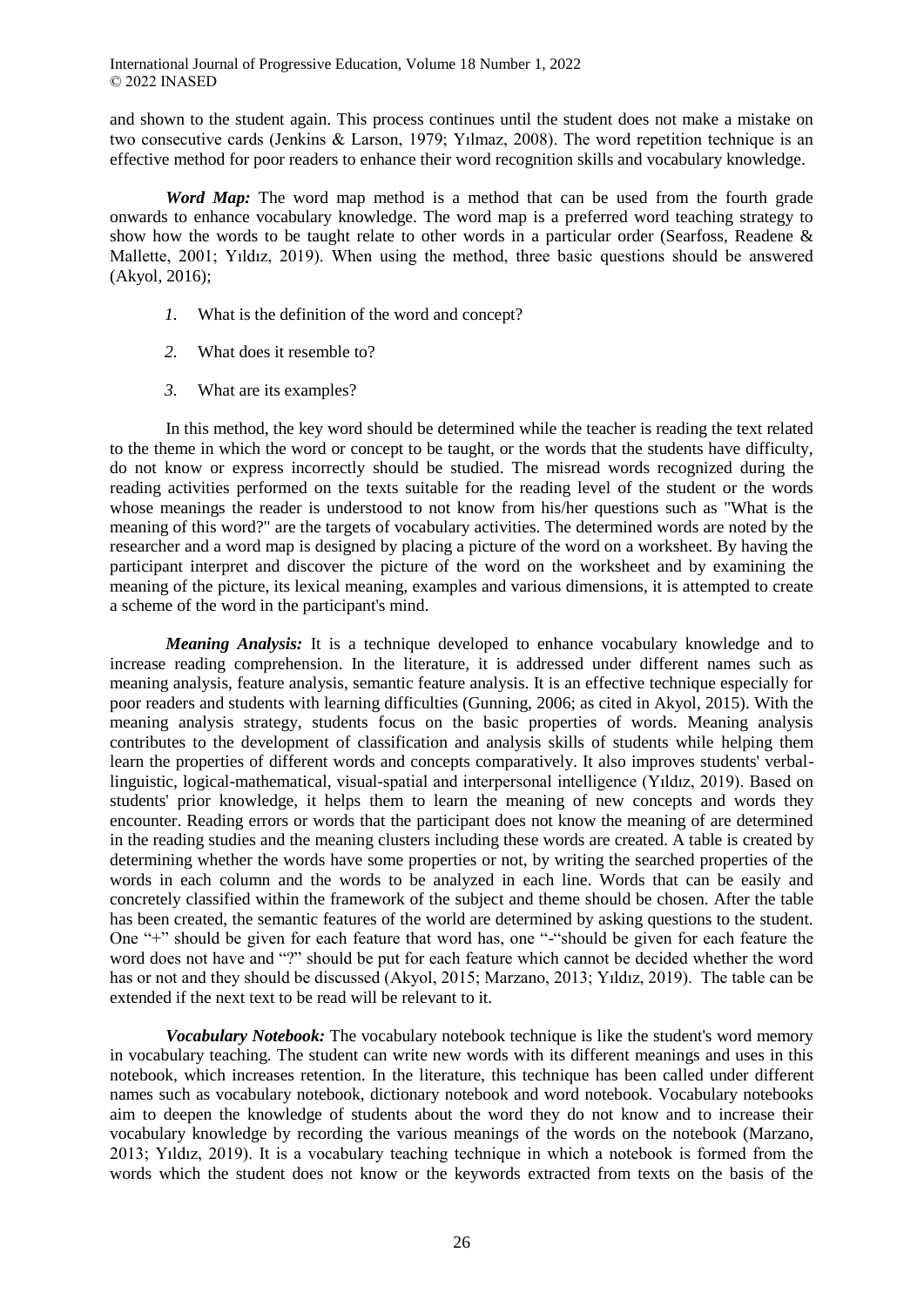themes or topics covered during reading. Three or five words should be studied in a class hour. Studies have revealed that vocabulary teaching activities that are done by creating a vocabulary notebook have a positive effect on students' vocabulary and academic achievement (Marzano, 2006).

Before working with the word notebook technique, a notebook is determined or worksheets are designed for the participant to use, and then these are collected and turned into a notebook. The notebook is divided into sections in alphabetical order. A new word is written in the related section of the notebook according to the first letter of the word to be examined. The dictionary meaning of the word is found and written. Then, its synonyms and antonyms can be determined and their meanings are written as well. Two sentences (it can be increased according to the understanding of the student) containing the real, connotational, metaphorical, synonymous or opposite meanings of the word are written down in the notebook.

The development of reading and comprehension skills has a very important place in terms of individuals' carrying healthy communications with the society in which they live, fostering their own personal development and continuing their daily life. Before individuals start their formal education, they engage in the act of environmental reading in their daily lives. Deducing the meaning of the sales signs of the products in the markets and from the traffic signs on the streets is a kind of act of reading and comprehending. The success of students starting formal education in reading activities affects their overall academic success. Accurate and fluent reading and reading comprehension will positively affect students' academic achievement not only in Turkish lessons and activities, but also in other subject lessons.

The skill of reading has been among the most basic needs and indispensables of human beings since their existence, and the advancement in basic language skills has shown its positive effect in every moment and area of individuals' lives (Akyol, 2016; Akyol, 2019; Bıyık & Erdoğan, 2017; Çaycı & Demir, 2006). However, it is a fact that there are students who have difficulty or fall behind in reading. Early diagnosis of these students who have reading problems and interventions for these students are very important (Balcı, 2017; Hurford et al., 1994; Schatschneider & Torgesen, 2004). In this context, educational and instructional activities for students who have reading difficulties can be planned to reduce or eliminate their problems in reading. However, in our country, it is seen that there is limited research for the in-depth investigation of students who have reading difficulties or fall behind. The current study is considered important in terms of guiding researchers, teachers and parents in reducing and eliminating the problems experienced by students who have reading difficulties although they do not have any visual, auditory or mental disabilities, and in developing their reading skills.

# **2. METHOD**

# **2.1. Research Model**

In this study, action research model, one of the qualitative research designs, was used. Action research includes the working of practitioners on their own or with a researcher to understand and solve the problems that emerge in the application process. It is an approach that combines research and practice and facilitates the transfer of research results into practice (Yıldırım & Şimşek, 2016). Applied action research is designed by teachers to find a solution to a problem they encounter in their classrooms, to improve the learning level of students in any subject and to increase their own professional performance (Creswell, 2013).

# **2.2. Characteristics of the Participant**

Within the context of the current study, the code name Sefa was used to keep the actual identity of the participant confidential. It was determined that Sefa did not have any disability in the state hospital, where hearing and vision tests were applied to him. In addition, as a result of the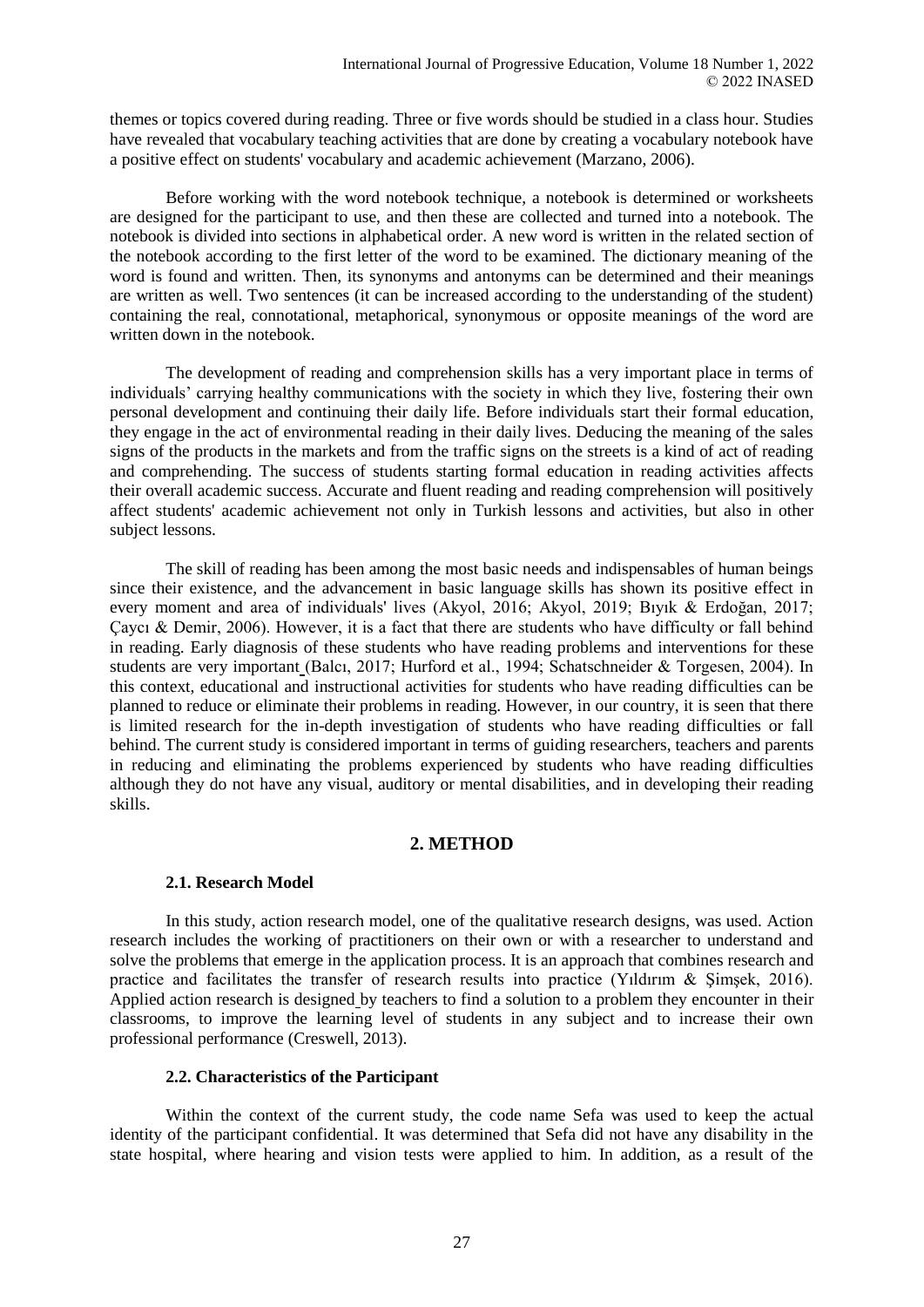evaluations and observations made by two special education experts separately, it was determined that Sefa did not have any mental problem.

Sefa, who is a fifth-grade primary school student, is attending a primary school in Sivas. Sefa's father works in the private sector and his mother is a housewife. The mother and father are divorced and live in other cities. Sefa is living with his mother, grandfather and grandmother. His mother stated that Sefa had difficulty in doing his homework and therefore he did not like to do homework. Although he was not cognitively deficient, it was observed that he was distracted quickly during homework and study hours. During the activities, a great care was taken to keep the room door and window closed in order not to distract the participant, and that there were no distracting tools and devices on the table where the activities were performed. Behaviourally, observations of his parents and teachers were used. The participant has a calm and easy-going social personality. It was seen that he started and maintained communication. It was observed that the participant, who was observed in the classroom for one class-hour, listened to the lesson but did not much participate orally. It was observed that he did the tasks assigned by the teacher.

It was observed that the participant did not have any difficulties in the pronunciation of the sounds and the recognition of the letters, but he made mistakes by adding-subtracting sounds or syllables to/from the words he read and he could not attain the proper sitting position as he bended too much over the book while reading. In addition, it was observed that the participant made word recognition mistakes as he read the texts too quickly and answered the questions about the text incorrectly. Since the reading speed is related to the speed of thinking, it was decided to apply the meaning analysis, word map and vocabulary notebook methods among the word teaching methods for the participant. The texts in which very interesting, easy and concrete topics are covered were used to improve reading fluency and comprehension skills.

## **2.3. Study Environment**

The study was generally carried out in the living room of the participant's home one hour after leaving school on weekdays. As the study environment was his own home, he did not experience any adaptation problems. The participant has a moderate socio-economic home and study environment. A great care was taken not to leave any distracting items and materials on the table where the reading activities were carried out, and the student was allowed to have his favourite things (such as pencil, eraser, tripod) to provide the motivation. Since the student did not have a physiological problem and discomfort, it was ensured that the student was comfortable during reading by using the fabric upholstered chair he used at his study desk. During the study process, a sensitive attitude was displayed by being in constant interaction with the parents towards their opinions, requests and demands. It was observed that the communication carried with the parents had a positive contribution to the learning-teaching environment and process.

## **2.4. Data Collection Tools**

In the current study, the "Phonological Awareness Evaluation Form" was used to evaluate the readiness of the participant and to determine and improve his reading and writing level, the reading texts and the audio video recordings were used to have a qualified evaluation during the reading of the texts, and "Mistake Analysis Inventory" was used to make an evaluation before, during and after the reading activities.

*Reading Texts:* They are texts selected from Turkish textbooks and used in the reading process. For the participant who is a fifth-grade student, the level was determined with the texts selected from each grade level. Taking into account the reading level, the texts used in the study process were determined not to be above the student's level.

*Phonological Awareness Evaluation Form:* Before starting the reading activities with the participant on word recognition, the "Phonological Awareness Evaluation Form" (Delican, 2018),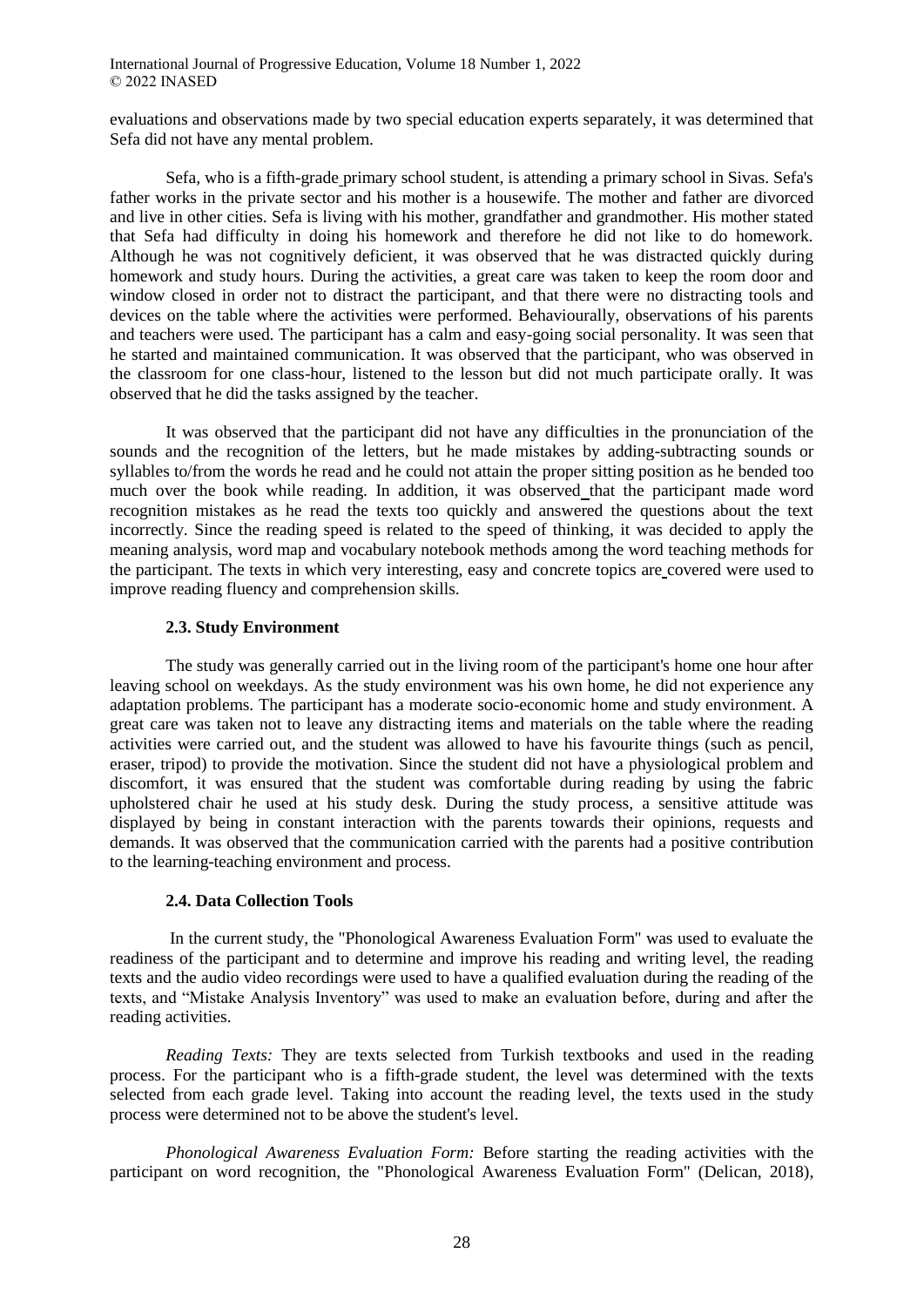which is one of the activities to evaluate phonological awareness skill, was used. This form aiming to evaluate phonological awareness consists of fourteen sub-tests: "finding rhymed words", "finding words starting with the same sound", "noticing rhymed lines", "knowing and deleting the last sound of the word", "knowing and changing the last sound of the word", "knowing and deleting the first sound of the word", "knowing and changing the first sound of the word", "producing word in compliance with the sound", "word combination", "word separation", "syllable combination", "syllable separation", "phoneme combination" and "phoneme separation". A scoring table was created for each test and the success status was determined by writing the value "1" for correct answers, "0" for incorrect answers.

*Audio Video Recordings:* Before starting the reading activities of the participant, a video recording of the application of each technique used in the reading process was made; audio video recordings were made to make an interim evaluation in the middle of the reading process and to make a final evaluation at the end of the reading process. Video shooting is important in terms of both a qualified evaluation and contributing to the participant and teacher to visibly follow the change in the reading level.

*Mistake Analysis Inventory:* The Mistake Analysis Inventory, which is one of the various activities to determine and evaluate the situation related to reading, consists of the word comprehension and percentage determination guide adapted by Akyol (2016) drawing on Ekwall and Shanker (1988), Haris and Sipay (1990) and May (1986). The inventory consists of four parts: mistake types and symbols, word recognition level and percentage determination guide, question scale and table of comprehension levels. With this inventory, three types of reading levels are identified.

- *1. Independent Level:* It refers to the student's reading and understanding texts appropriate to his/her level without any help.
- *2. Instructional Level:* It refers to the child's reading and understanding as desired with the support of a teacher or an adult.
- *3. Frustration Level:* It refers to the level at which the child understands very little of what he/she reads and/or makes many reading mistakes.

We can express the above reading levels in percentages as follows: Those whose word recognition level is at least 99% and comprehension level is 90% and above are at the independent level, word recognition level is between 90% and 99% and comprehension level is between 51% and 89% are at the instructional level and word recognition level is 90% and below and comprehension level is 50% and below are at the frustration level.

*Vocabulary Teaching Activities:* These are activities performed on words whose meaning is unknown in the texts used during reading studies with the student. In the vocabulary teaching activities, words whose meaning was unknown were studied with the vocabulary notebook after reading. Some words whose meaning remained unknown within the context of the vocabulary activity were examined with the meaning analysis table and word map worksheets created by the researcher in the next lesson.

## **2.5. Stages of the Study**

In this section, activities were carried out to determine the reading and comprehension level of the participant. Although the participant was a fifth-grade student, it was found that he was at the second grade reading and comprehension level in the pre-test study. After the permission was taken from the parents, the student was taken to a state hospital for vision and hearing tests and it was determined that he had no impairment. Two experts in the field of special education confirmed that there was no mental problem of the student.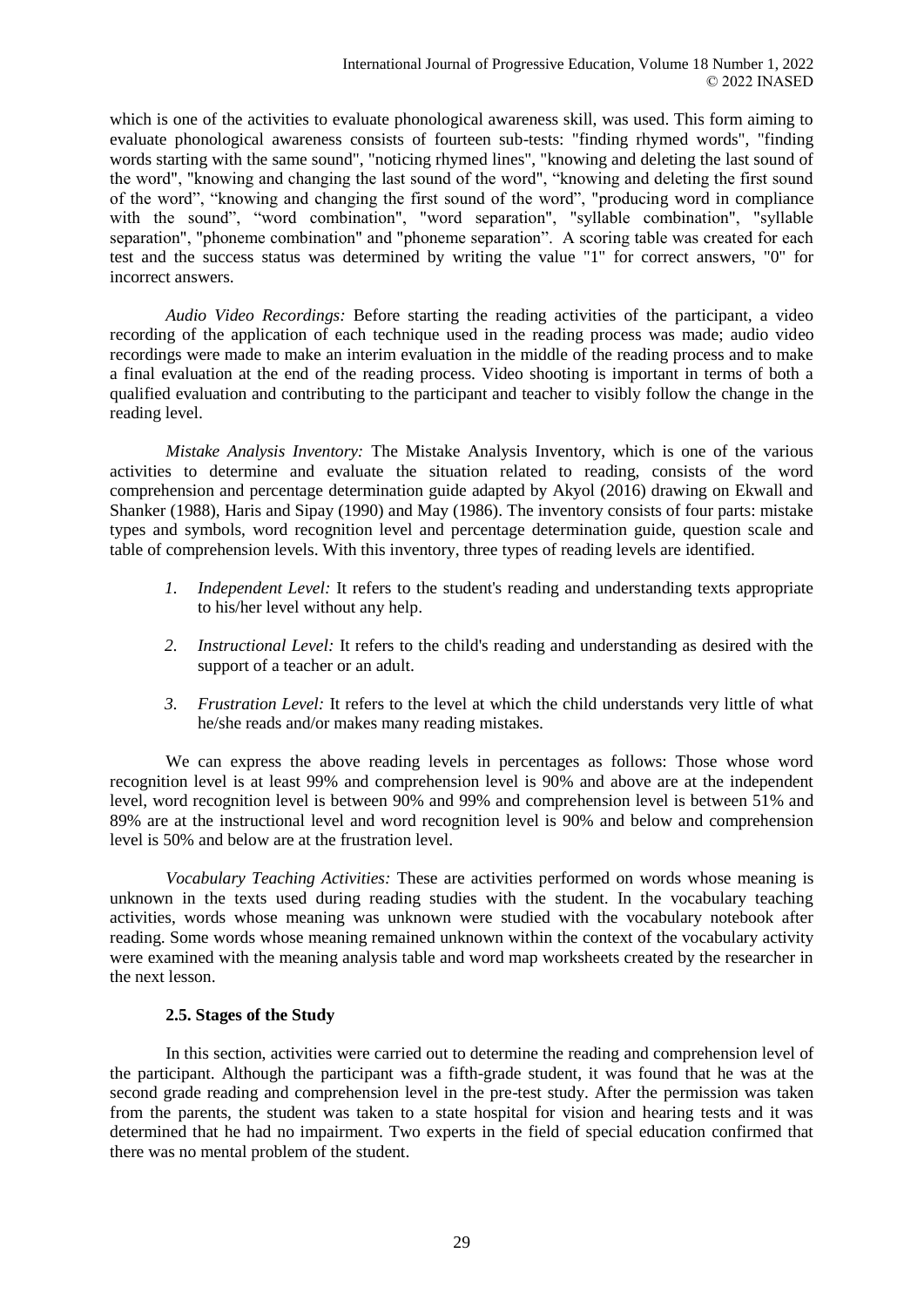It was observed that Sefa made many mistakes of adding and subtracting during reading. It was observed that he mostly added/subtracted sounds or syllables to/from words he had difficulty recognizing. Sefa, who did not read fluently, read without stress and intonation and paying attention to punctuation marks. He read very fast and gave wrong or "I don't remember" answers to the questions asked to determine his level of comprehension.

### **2.5.1. Determination of Phonological Awareness**

The phonological awareness form of the literacy readiness evaluation tool developed by Delican (2018) to determine Sefa's phonological awareness was applied. In the form, fourteen subtests were administered to the participant in one class hour (40 minutes). For the participant not to be affected during the application, correct answers were coded with "A" and wrong answers with "B". The score to be taken from the form consisting of fourteen sub-tests is 209. The participant took 159 from the administration of the form. It was seen that he took low scores from the following sub-tests: "finding rhymed words", "knowing and deleting the last sound of the word", "knowing and changing the last sound of the word", "phoneme combination" and "phoneme separation".

#### **2.5.2. Determination of the Reading Level**

In order to determine the reading level of Sefa, the texts were used in the pre-test process, starting from the text suitable for his own grade level and down to the first-grade level. Two class hours (80 minutes) application was conducted to determine the reading level. Sefa was first given a text called "Anadolu Atasözlerinde Özleşir" consisting of 312 words in his own grade level, fifth grade Turkish textbook. He made a reading mistake in 72 words in total, and 69 of these mistakes were adding/subtracting sounds or syllables to/from the word, and 3 of them were skipping and passing, and he read this text in 5 minutes and 45 seconds. According to the mistake analysis inventory, he was considered to be unsuccessful because the reading success was below 91%. Thus, the reading level of the student was found to be the frustration level.

Sefa was then given a text "Gizemli Canlılar" consisting of 173 words in the fourth-grade Turkish textbook and made a reading mistake in 32 words in total. All these mistakes are mistakes of adding/subtracting sounds and syllables to/from the word. In addition, the reader read this text in 2 minutes and 5 seconds. According to the mistake analysis inventory, he was considered to be unsuccessful because the reading success was below 91%. In this case, the reading level of the student was found to be at the frustration level.

Sefa was then given a text called "Çocuk Memur" consisting of 203 words in the third-grade Turkish textbook and made a reading mistake in 43 words in total. Forty of these errors were determined as adding/subtracting sounds or syllables to/from the word, 2 reversing and 1 skipping and the reader completed the text in 3 minutes and 5 seconds. He was considered to be unsuccessful because it was found to be below 91% according to the mistake analysis inventory. Thus, the reading level of the student was found to be at the frustration level.

Finally, Sefa was given a text called "Efe Tiyatroya Gidiyor" consisting of 120 words in the second-grade Turkish textbook and made a reading mistake in 7 words in total. Six of these mistakes were determined to be adding/subtracting sounds or syllables to/from the word and 1 skipping and he read the text in 1 minute and 45 seconds. Word recognition percentage was found to be 94% according to the mistake analysis inventory. Thus, the reading level of the student was found to be at the instructional level.

### **2.5.3. Determination of the Level of Comprehension**

In order to determine the comprehension level of Sefa, five questions were created for each text used as a pre-test in the reading process. The first three of these questions are about the literal comprehension, and the last two questions are about the deep comprehension. The comprehension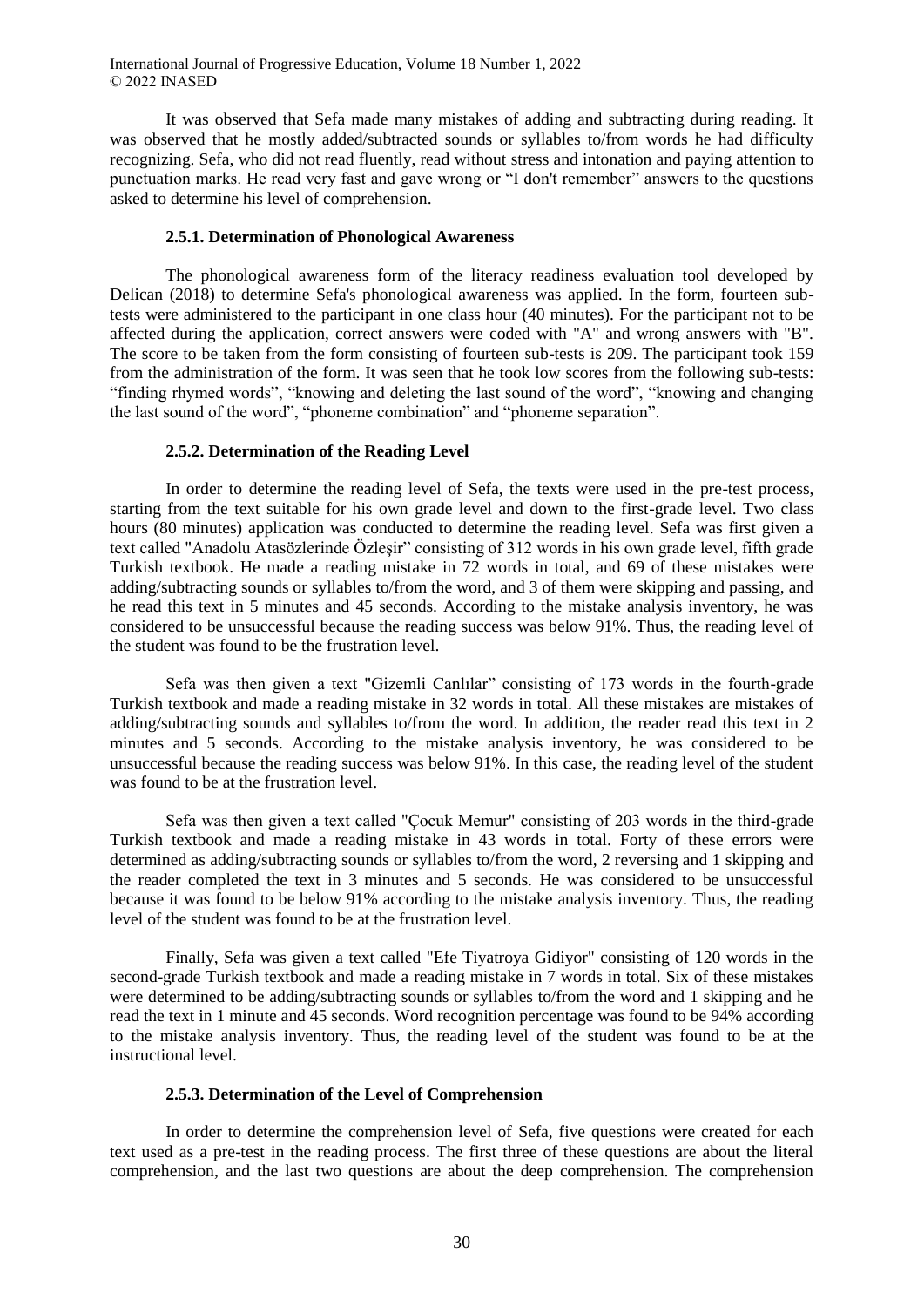level was determined as 24% according to his answers to the questions created from the text at the fifth-grade level, 50% according to his answers to the questions created from the text at the fourthgrade level, and 32% according to his answers to the questions created from the text at the third-grade level. According to the mistake analysis inventory, percentages of 50% and below indicate that the reader's level of comprehension is the frustration level.

The level of comprehension was determined as 67% according to his answers to the questions created from the text at the second-grade level. The percentages of comprehension between 51 and 75% according to the mistake analysis inventory show that the reader's comprehension level is the instructional level.

## **2.6. Application Process for Remediation of Reading and Comprehension Mistakes**

In the current study, in order to ensure that Sefa is ready to read and relaxed, a conversation was started about the issues from his daily life. During the conversation, he was asked questions such as "Do you like reading", "Why do you like reading?", "Which subjects do you like reading about?", "Are there books you like and wonder about?", "Do you want to read as your friends do?", "Why do you read very fast?". In order for Sefa to have confidence in the researcher, the researcher tried to get to know Sefa closely and talked about himself. During the study, the researcher tried to motivate the participant and increase his motivation by saying that he will help him, give the chance to read again when he makes a mistake, and that they will perform reading together by using different techniques in order for his reading to be successful and for him to gain fluency.

The study was started in the spring semester of the 2018-2019 academic year and planned to be 9x40 class hours per week, one class hour (40 minutes) on Mondays, Tuesdays, Wednesdays, Thursdays and Fridays each and two class hours on Saturdays and Sundays. An action process was planned covering 31 class hours and 15 hours of these 31 class hours were allocated to the application of fluent reading methods and the other 16 hours to the application of phonological awareness and vocabulary techniques.

# **2.6.1. Applications to Remediate Reading Mistakes**

At the beginning of the reading studies, activities were planned to improve the student in the following areas of phonological awareness where he was found to be weak in the phonological awareness sub-tests: "phoneme separation", "phoneme combination", "knowing and deleting the last sound of the word", "knowing and changing the last sound of the word" and "finding rhymed words". Similar activities were designed and applied by the researchers for the phonological awareness subtests before all the reading activities.

Reading studies were started with the reading texts at the instructional level of the student. Repeated and paired reading activities were carried out, selected among the fluent reading techniques determined before. In the repeated and paired reading activities, the text was first read by the researcher. Then the researcher and the student read the text together. Finally, the student read the text aloud three or four times individually, depending on his reading success. As a result of the pre-test, it was observed that the student made mistakes by adding or subtracting syllables to/from words. During the reading activities, the words that were read incorrectly were detected and it was planned to do word recognition exercises by using the word repetition technique. While the student was reading the text, the researcher detected the mistakes made on the same text he had in front. After reading by using the repeated and paired reading techniques, the words where the student made reading mistakes were written on 5x10cm cards by the researcher and shown to the student. This practice was repeated until the student did not make a mistake in reading.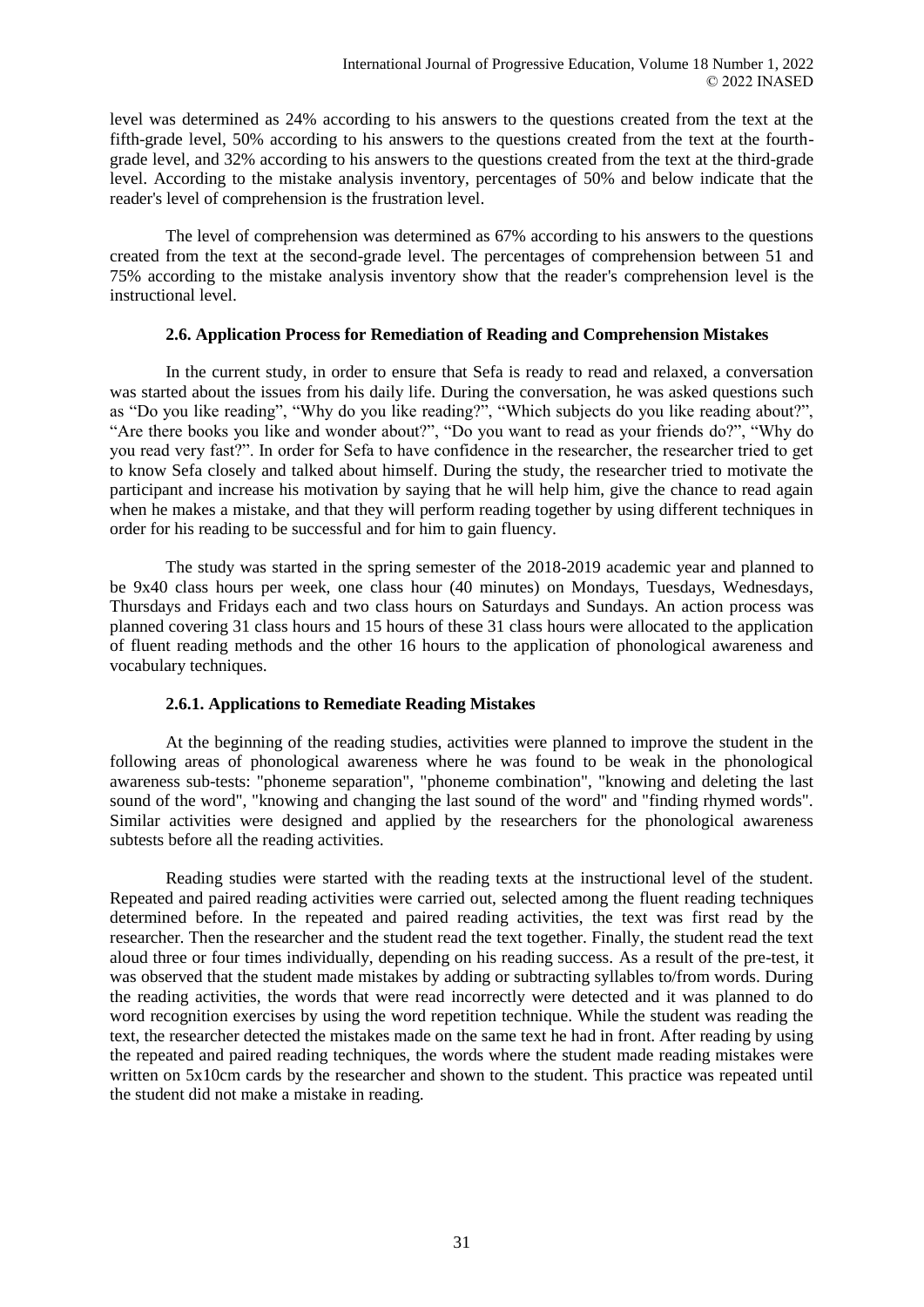### **2.6.1. Applications to Remediate Comprehension Mistakes**

After the reading activities, it was observed that vocabulary knowledge contributed to word recognition and discrimination, and also to the meaning of the text read. Therefore, it is aimed to improve the participant's reading aloud level, reduce reading errors and increase comprehension level by using word map, meaning analysis and vocabulary notebook techniques, answering the questions prepared about the texts read in the other 16 hours of class time.

During the reading activities, the words whose meanings were unknown to the student were detected. These words were examined in the vocabulary notebook by the researcher and the student together. With the vocabulary notebook, the student learned the definition of the unknown word, its usage in sentences, synonyms and antonyms by writing them in the vocabulary notebook. Some words were examined in the next lesson by using the meaning analysis table and word map worksheets prepared by the researcher. With the meaning analysis table, teaching of more words was achieved by examining the unknown word together with other words which were in the same meaning set. Teaching of the unknown word was carried out with the word map activity by examining the definition, features and examples of the word.

At the end of the thirty one class hour period, the texts that had been used in the pre-test were used again in the post-test, and the reading and comprehension levels of the participant after the study were assessed by applying the mistake analysis inventory.

## **3. FINDINGS**

### **3.1. Assessment of the Reading Level**

In order to assess the reading level of Sefa, a text suitable for his class level was given to him to read before starting the study. The texts at the lower grade levels were given to him to read until he reached the instructional level success determined according to the mistake analysis inventory and the pre-test studies were carried out by determining the texts up to the second-grade level where the instructional level success was achieved. Mistakes made by Sefa were detected in the reading level assessment activities and then some activities were conducted to remediate these reading mistakes within the action plan. After the completion of the action plan, a post-test evaluation was made with the same texts to assess reading success. As the continuation of lesson delivery process in the action plan conducted to assess the reading level, 2 class hours (80 minutes) were allocated to the evaluation of the reading success following the studies conducted with Sefa to increase his reading interest and motivation.

## **Table 1. Results of the pre-test and post-test conducted to determine the reading level according to the Mistake Analysis Inventory.**

| Text                     | The      | Type   | Type of the        | The             | The Total    | Word        | Time for | Reading       |
|--------------------------|----------|--------|--------------------|-----------------|--------------|-------------|----------|---------------|
| Level                    | Number   | of the | Mistake            | Number          | Number of    | Recognition | Reading  | Level         |
|                          | of the   | Test   |                    | of the          | the Mistakes | Percentage  |          |               |
|                          | Words in |        |                    | <b>Mistakes</b> |              |             |          |               |
|                          | the Text |        |                    |                 |              |             |          |               |
| 2 <sup>nd</sup><br>Grade | 120      |        | Adding/Subtracting | 6               |              | %94         |          |               |
|                          |          | Pre-   | Skipping           |                 | 6            |             | 105      | Instructional |
|                          |          | test   | Misreading         | $\mathbf{0}$    |              |             | seconds  | Level         |
|                          |          |        | Reversing          | $\theta$        |              |             |          |               |
|                          |          |        | Adding/Subtracting |                 |              |             |          |               |
|                          |          | Post-  | Skipping           | $\theta$        |              | 99%         | 81       | Independent   |
|                          |          | test   | Misreading         | $\theta$        |              |             | seconds  | Level         |
|                          |          |        | Reversing          | $\theta$        |              |             |          |               |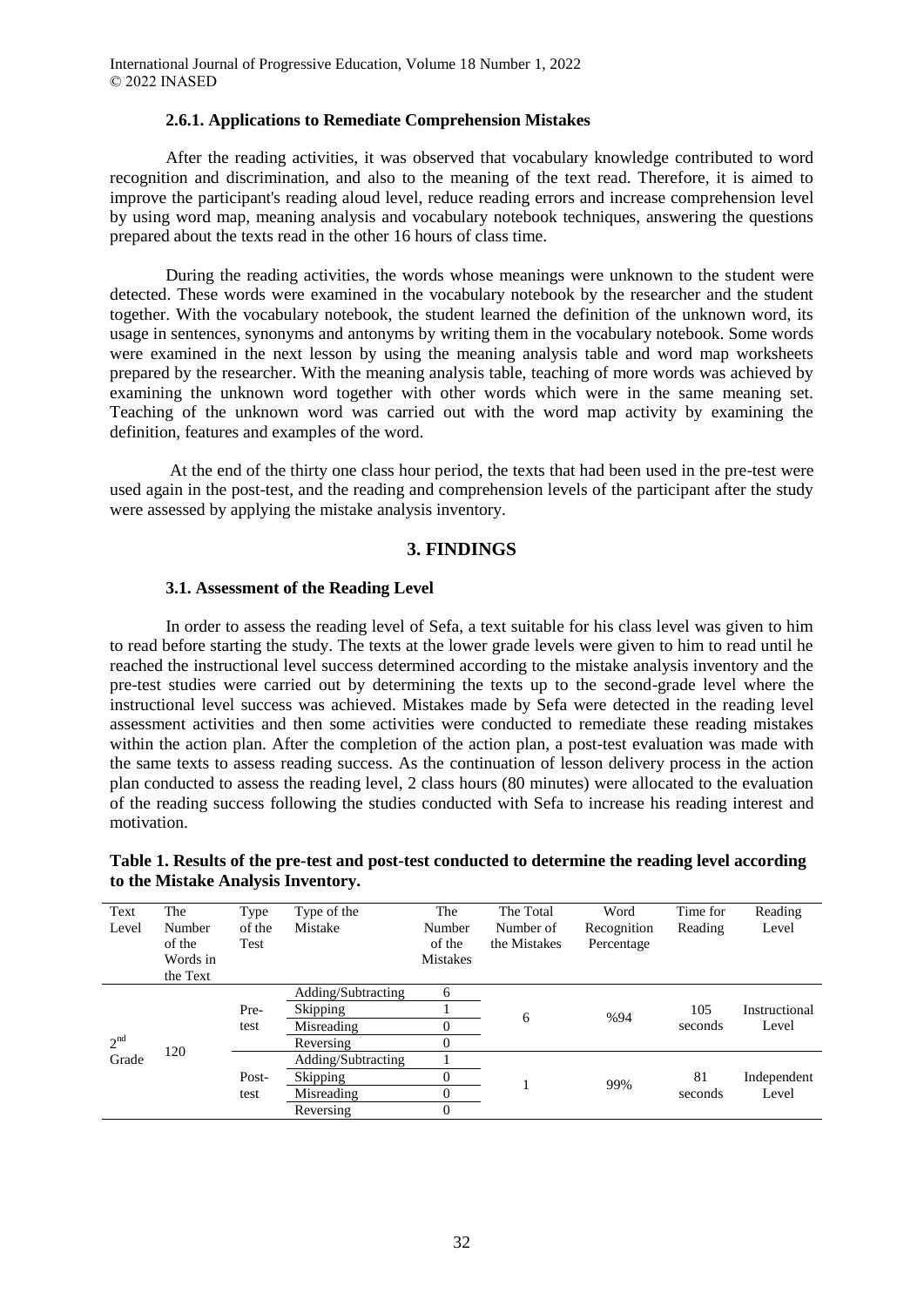| 3 <sup>rd</sup><br>Grade | 203 |               | Adding/Subtracting | 40               |    |     |         | Frustration<br>Level   |
|--------------------------|-----|---------------|--------------------|------------------|----|-----|---------|------------------------|
|                          |     | Pre-          | Skipping           |                  | 43 | 78% | 185     |                        |
|                          |     | test          | Misreading         | $\theta$         |    |     | seconds |                        |
|                          |     |               | Reversing          | $\overline{2}$   |    |     |         |                        |
|                          |     | Post-<br>test | Adding/Subtracting | 5                |    | %98 | 165     | Instructional<br>Level |
|                          |     |               | Skipping           | $\overline{0}$   | 5  |     |         |                        |
|                          |     |               | Misreading         | $\overline{0}$   |    |     | seconds |                        |
|                          |     |               | Reversing          | $\mathbf{0}$     |    |     |         |                        |
| 4 <sup>th</sup><br>Grade |     |               | Adding/Subtracting | 32               | 32 | 81% | 125     | Frustration<br>Level   |
|                          |     | Pre-          | Skipping           | $\overline{0}$   |    |     |         |                        |
|                          | 173 | test          | Misreading         | $\overline{0}$   |    |     | seconds |                        |
|                          |     |               | Reversing          | $\boldsymbol{0}$ |    |     |         |                        |
|                          |     |               | Adding/Subtracting | 6                |    |     |         | Instructional<br>Level |
|                          |     | Post-         | Skipping           | $\mathbf{0}$     | 6  | 97% | 173     |                        |
|                          |     | test          | Misreading         | $\mathbf{0}$     |    |     | seconds |                        |
|                          |     |               | Reversing          | $\theta$         |    |     |         |                        |
| $5^{\text{th}}$<br>Grade | 312 |               | Adding/Subtracting | 69               | 72 | 77% |         | Frustration<br>Level   |
|                          |     | Pre-          | Skipping           | 3                |    |     | 345     |                        |
|                          |     | test          | Misreading         | $\boldsymbol{0}$ |    |     | seconds |                        |
|                          |     |               | Reversing          | $\theta$         |    |     |         |                        |
|                          |     | Post-         | Adding/Subtracting | 37               |    | 91% | 300     | Frustration<br>Level   |
|                          |     |               | Skipping           | $\boldsymbol{0}$ | 37 |     |         |                        |
|                          |     | test          | Misreading         | $\overline{0}$   |    |     | seconds |                        |
|                          |     |               | Reversing          | $\overline{0}$   |    |     |         |                        |

When Table 1 is examined, it is seen that Sefa's reading level is at the frustration in the text of the fifth grade, which is his own grade level, in both the pre-test and post-test results. However, when the table is examined, it is seen that between the pre-test and the post-test, his reading mistakes decreased by 50 percent, the time to read the text decreased and the percentage of word recognition increased.

When the pre-test and post-test results for the text of the fourth grade were examined, it was found that as a result of the activities conducted to increase the reading and vocabulary knowledge of Sefa, when his reading level was at the frustration level, he achieved a success rate of 100% by making reading errors in 6 words in total in the same text consisting of 173 words, and his word recognition level was found to be 97%. Using the mistake analysis inventory, it was observed that Sefa reached the instructional level in the text of the fourth grade, according to this success percentage.

When the activities conducted within the context of the pre-test and the action plan process and the results of the post-test were examined, it was seen that Sefa reduced reading mistakes day by day and remediated the problems in word recognition to a great extent. In addition, while he had a slow reading speed at the beginning, the increase in the speed of word recognition after the action study and the decrease in his mistakes decreased his reading time of the texts and became an indication that he improved his reading skills. As a result of the investigation of the video recordings by the researchers, it was understood that Sefa read by paying attention to the stress and intonation and pauses during the reading activities and reading of the final evaluation texts, which is an indication that his prosodic reading skill also developed.

According to the results of the pre-test conducted to determine the reading level, Sefa was found to be at the instructional level in the second-grade text yet at the end of the reading activities, he increased his word recognition level to 99% by making a reading error in a total of 1 word in the same text consisting of 120 words. In addition, when Table 1 is examined, it is seen that according to the results of the post-test obtained for the text of the third-grade level Sefa's reading success reached the instructional level as a result of the activities conducted to improve his reading and vocabulary. According to the mistake analysis inventory, this success shows that Sefa reached the level of indepedent reading in the second-grade text and reached the instructional level in the third-grade text and thus in the further reading studies to be conducted with Sefa, the process can be started with third grade texts.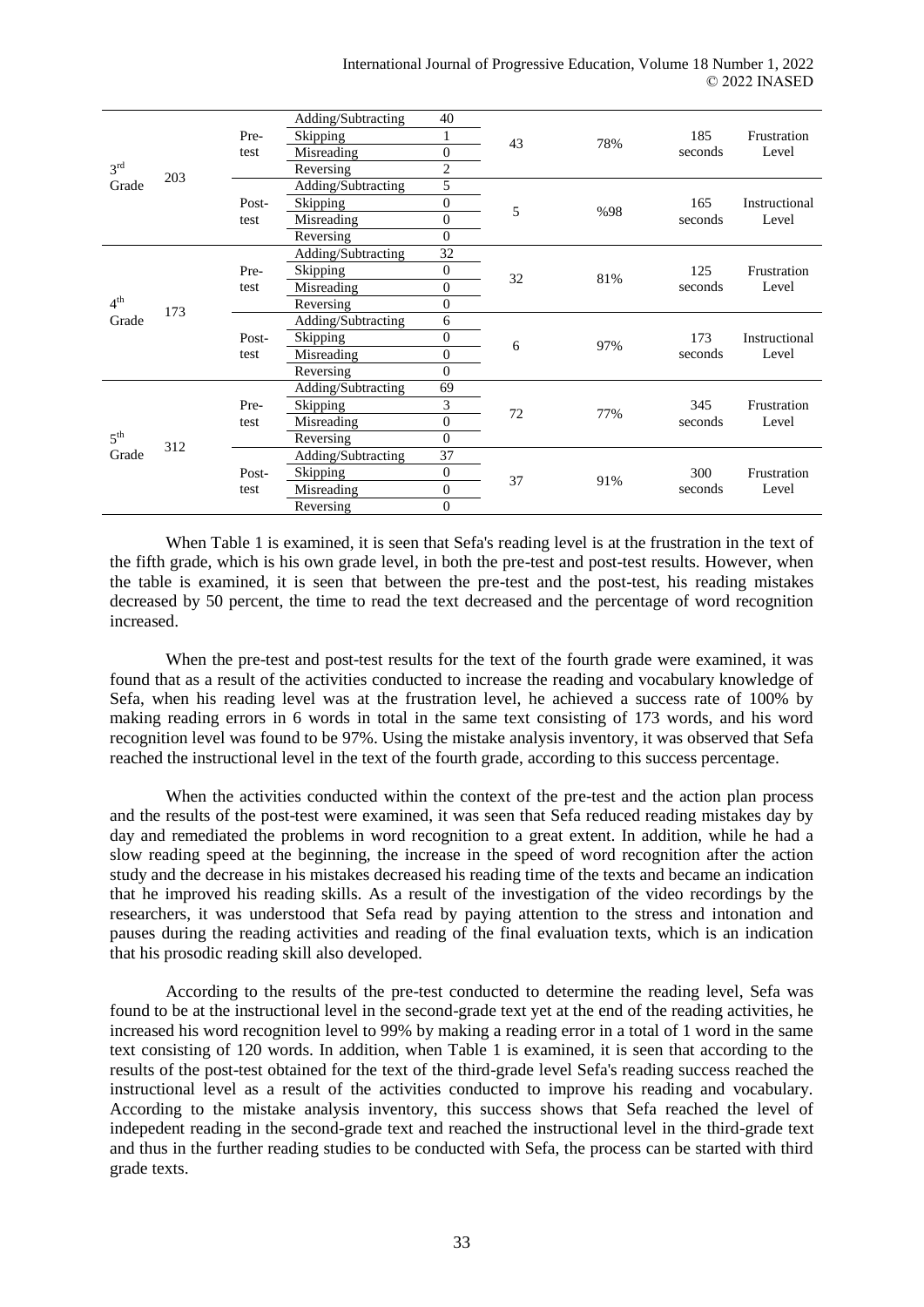## **3.2. Assessment of Comprehension Level**

In order to assess the comprehension level of Sefa, exactly the same texts used in the pre-test process were used in the post-test evaluation and five questions were asked again after reading for each text created. The first three of these questions are about the literal comprehension, and the last two questions are about the deep comprehension.

| Text<br>Level            | Type of<br>the Test | Type of the<br>Question                | The Number<br>of the<br>Questions | Point to be<br>Taken | Point<br>Taken | Comprehension<br>Percentage | Comprehension<br>Level                       |
|--------------------------|---------------------|----------------------------------------|-----------------------------------|----------------------|----------------|-----------------------------|----------------------------------------------|
| 2 <sup>nd</sup><br>Grade | Pre-test            | Literal<br>Comprehension               | 3                                 | 6                    | 5              | 67%                         | Instructional<br>Level                       |
|                          |                     | Deep<br>Comprehension                  | $\overline{2}$                    | 6                    | 3              |                             |                                              |
|                          | Post-test           | Literal                                | 3                                 | 6                    | 6              |                             | Independent<br>Level                         |
|                          |                     | Comprehension<br>Deep<br>Comprehension | $\overline{2}$                    | 6                    | 6              | 100%                        |                                              |
| 3 <sup>rd</sup><br>Grade | Pre-test            | Literal<br>Comprehension               | 3                                 | 6                    | 3              |                             | Frustration<br>Level<br>Independent<br>Level |
|                          |                     | Deep<br>Comprehension                  | $\overline{2}$                    | 6                    | 1              | 32%                         |                                              |
|                          | Post-test           | Literal<br>Comprehension               | 3                                 | 6                    | 6              | 100%                        |                                              |
|                          |                     | Deep<br>Comprehension                  | $\overline{2}$                    | 6                    | 6              |                             |                                              |
| 4 <sup>th</sup><br>Grade | Pre-test            | Literal<br>Comprehension               | 3                                 | 6                    | 3              |                             | Frustration<br>Level                         |
|                          |                     | Deep<br>Comprehension                  | $\overline{c}$                    | 6                    | 3              | 50%                         |                                              |
|                          | Post-test           | Literal<br>Comprehension               | 3                                 | 6                    | 5              |                             | Instructional<br>Level                       |
|                          |                     | Deep<br>Comprehension                  | $\overline{2}$                    | 6                    | 5              | 84%                         |                                              |
| $5^{\text{th}}$<br>Grade | Pre-test            | Literal<br>Comprehension               | 3                                 | 6                    | $\overline{c}$ |                             | Frustration<br>Level                         |
|                          |                     | Deep<br>Comprehension                  | $\overline{c}$                    | 6                    | 1              | 25%                         |                                              |
|                          |                     | Literal<br>Comprehension               | 3                                 | 6                    | $\mathbf{1}$   |                             | Frustration<br>Level                         |
|                          | Post-test           | Deep<br>Comprehension                  | $\overline{c}$                    | 6                    | $\mathbf{1}$   | 17%                         |                                              |

**Table 2. Results of the pre-test and post-test conducted to determine the comprehension level according to the mistake analysis inventory.**

Sefa made too many word reading mistakes as seen in Table 1 while reading the text at his own grade level during the post-test evaluation process. When table 2 is examined, it is seen that he gave either no answers or incomplete answers to the literal and deep comprehension questions during both the pre-test and post-test evaluation processes. Then, in the pre-test results, Sefa was found to give not adequate answers to the comprehension questions in the third and fourth grade texts and he was found to be at the frustration level as his percentage of comprehension was found to be 50% and below.

As can be seen in Table 2, since he was found to have a level of comprehension above 50% in the second-grade level text questions, comprehension studies were started with second grade text. Unknown words were identified during each reading activity. After the completion of the reading study, vocabulary activities focused on the unknown words and key words in the text to be read next were conducted. The unknown words were addressed and the activities conducted on the basis of the comprehension questions after each reading text increased the comprehension scores and success of Sefa as can be seen in Table 2.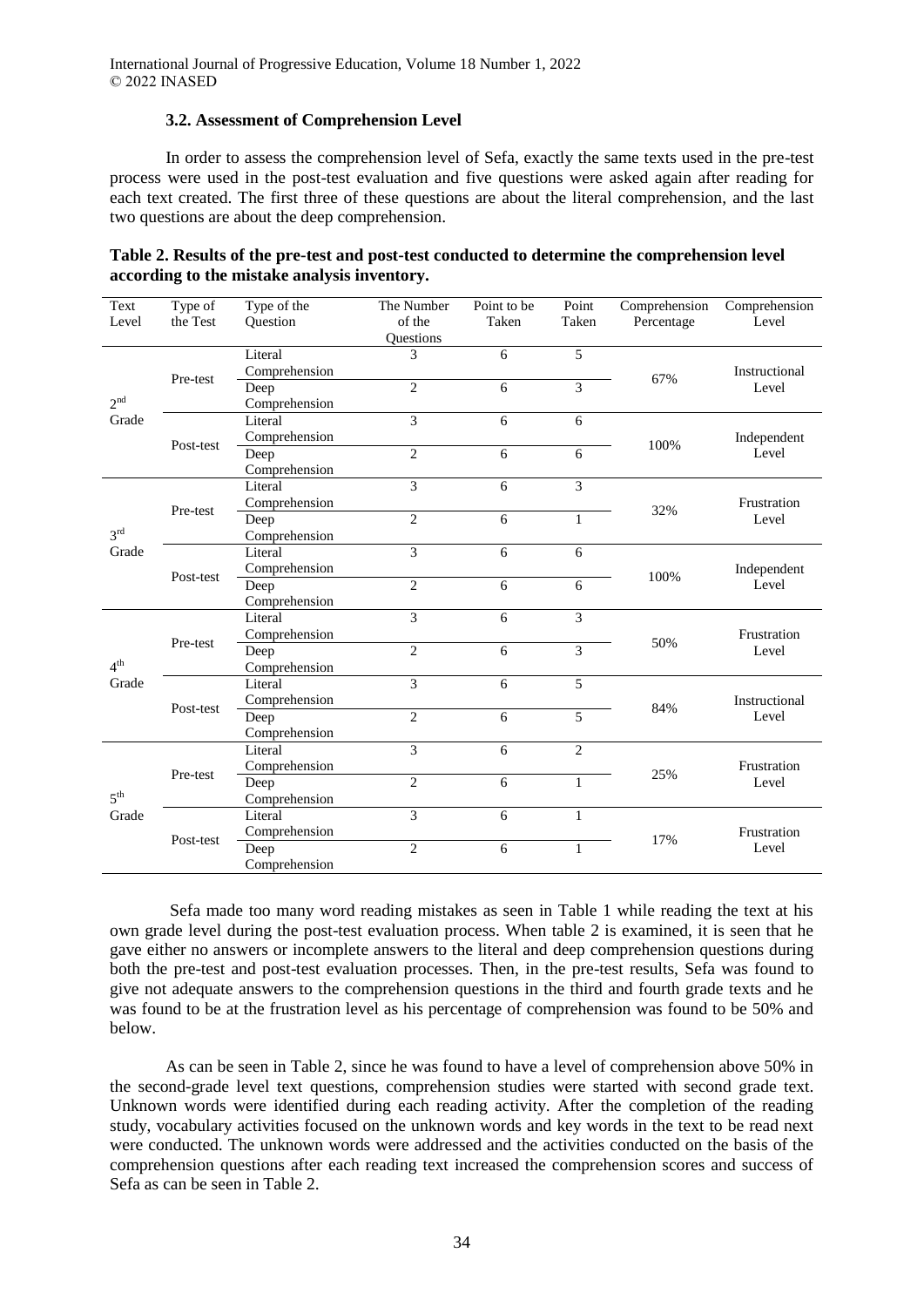The text determined for the fourth-grade level in the pre-test evaluation was also used in the post-test evaluation. When the answers given by Sefa to three literal questions and two deep comprehension questions were analysed by using the mistake analysis inventory, the comprehension level was found to be 84%. The scores taken by Sefa from the answers he gave to the questions on the texts revealed that his comprehension level reached the level expected at the fourth-grade level. As a result of the comprehension studies, it was seen that his success reached the instructional level in fourth grade text.

### **4.DISCUSSION AND RESULTS**

"Phonological Awareness Evaluation Form" and "Word Repetition Method" were used to remediate the reading difficulties of an elementary school fifth grade student. "Repeated Reading" and "Paired Reading" activities were carried out for the student to gain fluency in the reading process. In addition, since the development of vocabulary will contribute to fluent reading, "Meaning Analysis", "Word Map" and "Vocabulary Notebook" techniques were used. An action process was planned covering 31 class hours and 15 hours of these 31 class hours were allocated to the application of fluent reading methods and the other 16 hours to the application of phonological awareness and vocabulary techniques. As a result of the study, which was started with the  $5<sup>th</sup>$  grade texts, followed by  $4<sup>th</sup>$ ,  $3<sup>rd</sup>$ ,  $2<sup>nd</sup>$ and 1<sup>st</sup> grade level texts, the student reached the fourth-grade instructional level from the second-grade instructional level.

Repeated and paired reading activities were conducted to improve the student's reading speed and prosody. In a study conducted by Therrien (2004) to investigate the effect of repetitive reading on fluent reading and comprehension, repeated reading activities were carried out with students who have reading difficulties despite not having a mental disability, to improve fluent reading and comprehension on a particular text. After reading, he asked the students questions about the reading text. As a result of the study, it was found that the students read fluently and gave correct answers to the questions. Roundy and Roundy (2009), in their study investigating the effect of repeated reading on the development of fluent reading, found that the repeated reading strategy increased the students' reading speed. Many studies have been conducted using repeated reading which is one of the oldest and the most effective methods (Akyol & Çetinkaya, 2009; Akyol & Ketenoğlu Kayabaşı, 2018; Carver & Hoffman, 1981; Gonzales & Elijah, 1975; O'Shea, Sinderal & O'Shea, 1987; Özkara, 2010; Weinstein, 2004; Yıldız, 2013; Yılmaz, 2008). The findings reported by these studies concur with the finding of the current study.

To minimize word recognition and reading mistakes, the mistakes made by the student in each reading activity were detected by the teacher and tried to be remediated with the word repetition technique. The student, who was found to have made 32 reading mistakes in the fourth-grade text consisted of 173 words in the pre-test evaluation, reached the instructional level from the frustration level by making a reading error in 6 words in the same text at the end of the study. Yılmaz (2008) investigated the effect of the word repetition technique on correcting the student's reading mistakes and ensuring fluent reading in the study conducted on an  $8<sup>th</sup>$  grade student. As a result of the study lasting for two and half months, the student who was found to be at the fifth-grade frustration level at the beginning of the study reached the fifth-grade independent level and seventh-grade instructional level at the end of the study. It has been seen that the studies conducted by Jenkins and Larson (1979) and Rosenberg (1986) on correcting reading errors and developing fluent reading skills of the word repetition technique have achieved a successful result.

After the fluent reading activities, three literal and two deep comprehension questions for each reading text were used to assess and improve the student's comprehension level. In the pre-test evaluation, the student's comprehension level was found to be at the second-grade level yet in the post-test evaluation, his comprehension level was found to be at fourth-grade level. Students' having many mistakes in word recognition and fluent reading negatively affects their comprehension level. Studies support the fact that students' fluent reading problems negatively affect their reading comprehension level (Akyol & Baştuğ, 2015; Anema, 2008; Başaran, 2013; Hixson & McGlinchey,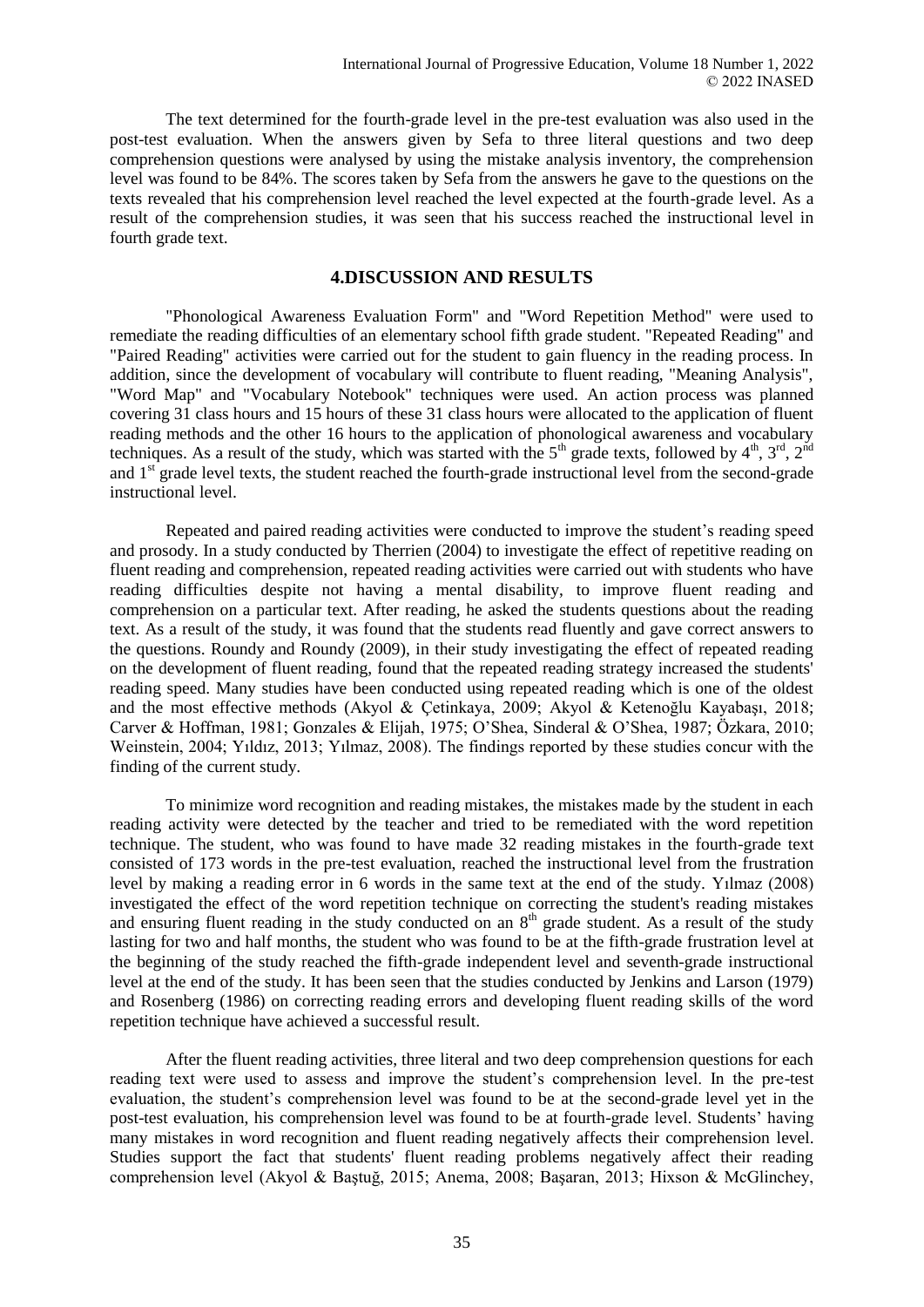2004; Kouider & Brian, 2006; Powell, 2008; Yıldırım & Ateş, 2012; Yıldırım & Rasinski, 2017; Yıldız, 2013).

There is a positive correlation between vocabulary knowledge and reading success. In other words, the richness of the reader's vocabulary has a positive effect on shortening the time spent on word recognition or focusing while reading a text. In the current study "Phonological Awareness" Method" was used to increase syllable and word awareness; "Meaning Analysis Technique" was used to make the student better recognize different aspects of a word and "Word Map Method" was used to increase the retention by means of visuals. Establishing connections between the meaning of a word and visuals helps to encode the word in the mind (Sadoski, 2005). With "Vocabulary Notebook Method", activities were carried out to reduce the word recognition mistakes by introducing the student to different usages and meanings of the word because for the word to be completely formed in the mind, all the meanings of the word must be internalized by the student (Acat, 2008; Göçer, 2009). In the study, it was seen that word teaching methods contributed to word recognition and fluent reading because during the reading activities, it was observed that when the unknown words or the words in which the student made mistakes were studied, the student was able to read them correctly in the next text and this positively affected his answers to the comprehension questions.

In light of the findings of the current study, it can be suggested that teachers should not forget that fluent reading is an important component of reading comprehension, that they should conduct activities to develop fluent reading in their classrooms and that they should use fluent reading skills to measure and evaluate reading and comprehension. Researchers on the other hand can conduct similar studies on different grade levels through loud and silent reading activities and by diversifying the texts to be used.

Teachers and specialists of reading should remember that word recognition and fluency are important in reading comprehension, and vocabulary knowledge greatly affects reading and reading comprehension. Similar studies can be conducted on different grade levels.

### **5.REFERENCES**

- Acat, M. B. (2008). Anlamı Bilinmeyen Kelimelerin Öğretiminde Kavram Haritalarının Etkililiği. *Eğitim Araştırmaları Dergisi*,33,1-16.
- Akyol, H. (2015). *Türkçe ilk okuma yazma öğretimi.* (15.Baskı)*.* Ankara:Pegem Akademi.
- Akyol, H. (2016). *Türkçe öğretim yöntemleri. (*8.Baskı)*.* Ankara:Pegem Akademi.
- Akyol, H. (2019). Metinlerarası Öğretim ve Anlam Kurma. H. Akyol ve A. Şahin (Ed.) *Türkçe Öğretimi.* (s.183). Ankara: Pegem Akademi.
- Akyol, H., & Çetinkaya, Ç. (2009). Diagnosis and elimination of reading difficulty case study. *Türkiye Sosyal Araştırmalar Dergisi*, *3*, 9-30.
- Akyol, H., Yıldırım, K., Ateş, S., Çetinkaya, Ç. & Rasinski, T. V. (2014). *Okumayı Değerlendirme*. (1.Baskı). Ankara: Pegem Akademi.
- Akyol, H., & Kayabaşı, Z. E. K. (2018). Improving the Reading Skills of a Students with Reading Difficulties: An Action Research. *Egitim ve Bilim*, *43*(193). doi: 10.15390/EB.2018.7240
- Akyol, H., & Temur, T. (2007). Kelime hazinesinin geliştirilmesi. (*Editörler. A. Kırkkılıç ve H. Akyol) İlköğretimde Türkçe Öğretimi,(ss. 195-232)* Ankara: Pegem A Yayıncılık.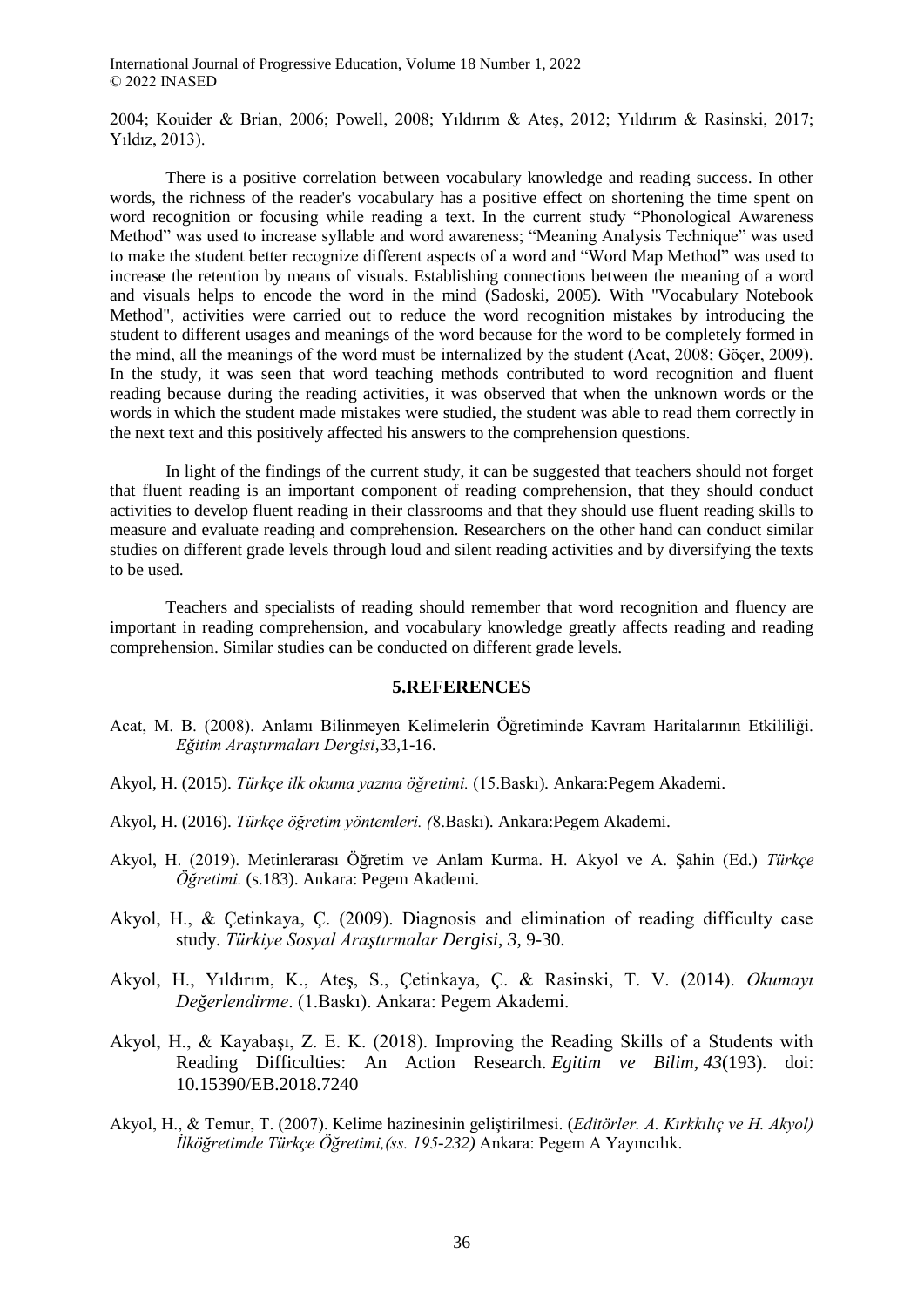- Akyol, H., & Temur, T. (2006). İlköğretim üçüncü sınıf öğrencilerinin okuma düzeyleri ve sesli okuma hataları. *Ekev Akademi Dergisi*, *29*(25), 9-274.
- Akyol, H., & Yıldız, M. (2010). Okuma bozukluğu olan bir öğrencinin okuma ve yazma becerisinin geliştirilmesine yönelik bir durum çalışması. 9. *Ulusal Sınıf Öğretmenliği Eğitimi Sempozyumu'nda sunulmuş bildiri, Elazığ*.
- Akyol, M., & Baştuğ, M. (2015). Yapilandirilmiş akıcı okuma yönteminin üçüncü sınıf öğrencilerinin akıcı okuma ile okuduğunu anlama becerilerine etkisi *Trakya University Journal of Social Science*, *17*(1).
- Anderson, R. C., Heibert, E. H., Scot, J. A. & Wilkinson, Ian A. G. (1985). Becoming a Nation of Readers: The Report of the Commission on Reading. *The National Institute of Education, U.S. Department of Education.* Washington,D.C.
- Anema, I. (2008). *The relationship between fluency-based suprasegmentals and comprehension in oral and silent reading in Dutch speakers of English*. City University of New York.
- Armbruster, B. B., Lehr, F., & Osborn, J. (2001). The research Building Blocks for Teaching Children to Read Put Reading First. *The Partnership for Reading.*
- Armbruster, B. B., Lehr, F., & Osborn, J. (2010). Put reading first:The research building blocks for teaching children to read(3th ed.). Developed by the Center fort he Improvement of Early Reading Achievement(CIERA). Washington,DC: *The National Institute for Literacy(NIFL).*
- Balcı, E. (2017). Dyslexia: definition, classification and symptoms. SDU International Journal of Educational Studies, 4(2), 166-180.
- Başaran, M. (2013). Okuduğunu anlamanın bir göstergesi olarak akıcı okuma. *Kuram ve Uygulamada Eğitim Bilimleri*,(1384), 2277-2290.
- Bıyık, M., & Erdoğan, T. (2017). Okumayı Etkileyen Etmenler ve Hazırlık Çalışmaları. F. S. Kırmızı ve E. Ünal (Ed.) *İlk Okuma ve Yazma Öğretimi.* (s.115). Ankara: Pegem Akademi.
- Carver, R. P., & Hoffman, J. V. (1981). The effect of practice through repeated reading on gain in reading ability using a computer-based instructional system. *Reading Research Quarterly*, 374-390. doi:10.2307/747408
- Chafouleas, S. M., Martens, B. K., Dobson, R. L., Weinstein, K. S., & Gardner, K. B. (2004). Fluent reading as the improvement of stimulus control: Additive effects of performance-based interventions to repeated reading on students' reading and error rates. *Journal of Behavioral Education*, *13*(2), 67-81. https://doi.org/10.1023/B:JOBE.0000023656.45233.6f
- Creswell, J. W. (2013). *Araştırma Deseni*. (Demir,S.B.Çev.Ed.). Eğiten Kitap.
- Çaycı, B., & Demir, M. K. (2006). Okuma ve anlama sorunu olan öğrenciler üzerine karĢılaĢtırmalı bir çalıĢma. Türk Eğitim Bilimleri Dergisi, 4(4), 437-456.
- Delican, B. (2018). *Okuma Yazma Hazırbulunuşluk Ölçeğinin Geliştirilmesi.* Doktora Tezi. Gazi Üniversitesi.Ankara.
- Dickinson, D. K., & Smith, M. W. (1994). Long-term effects of preschool teachers' book readings on low-income children's vocabulary and story comprehension. *Reading research quarterly, (29),* 105-122. Doi: 10.2307/747807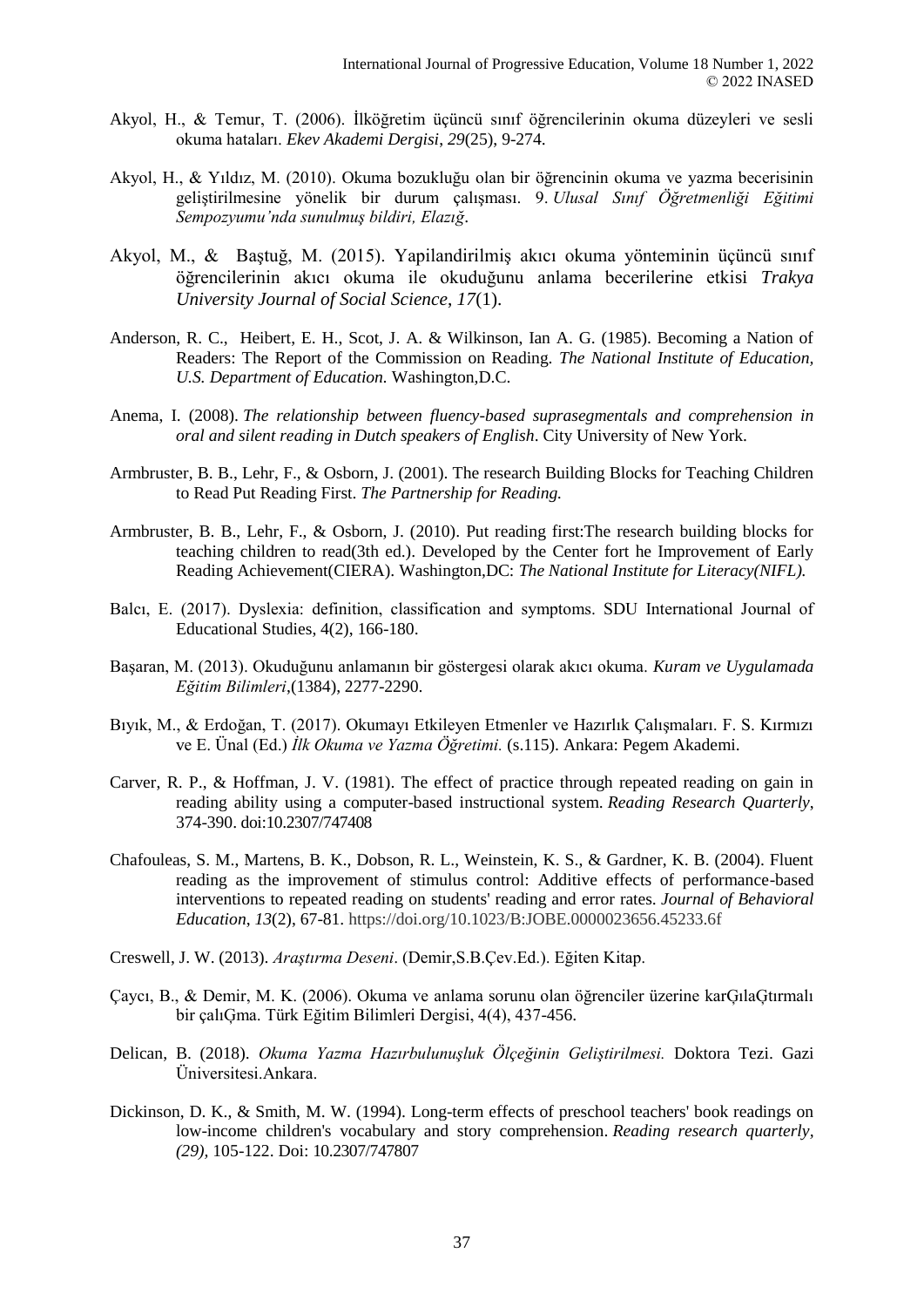Ergin, M. (2013). *Türk Dil Bilgisi*. İstanbul: Bayrak Yay.

- Foil, C. R., & Alber, S. R. (2002). Fun and effective ways to build your students' vocabulary. *Intervention in school and clinic*, *37*(3), 131-139. https://doi.org/10.1177/105345120203700301
- Gardner, D. (2007). Children's immediate understanding of vocabulary: Contexts and dictionary definitions. *Reading Psychology*, *28*(4), 331-373. https://doi.org/10.1080/02702710701260508
- Gill, S. R. (2007). Learning about word parts with Kidspiration. *The Reading Teacher*, *61*(1), 79-84. https://doi.org/10.1598/RT.61.1.8
- Gonzales, P. C., & Elijah, D. V. (1975). Rereading: Effect on error patterns and performance levels on the IRI. *The Reading Teacher*, *28*(7), 647-652.
- Göçer, A. (2009). Türkçe eğitiminde öğrencilerin söz varlığını geliştirme etkinlikleri ve sözlük kullanımı. *Electronic Turkish Studies*, *4*(4).
- İnce, H. G. (2006). Türkçede kelime öğretimi. *Yüksek Lisans Tezi. Abant İzzet Baysal Üniversitesi, Sosyal Bilimler Enstitüsü, Bolu*.
- Hixson, M. D., & McGlinchey, M. T. (2004). The relationship between race, income, and oral reading fluency and performance on two reading comprehension measures. *Journal of Psychoeducational Assessment*, *22*(4), 351-364. https://doi.org/10.1177/073428290402200405
- Hurford, D. P., Schauf, J. D., Blaich, T., Moore, K., & Bunce, L. (1994). Early identification of children at risk for reading disabilities. Journal of learning disabilities, 27(6), 371- 382. https://doi.org/10.1177/002221949402700604
- Jenkins, J. R., & Larson, K. (1979). Evaluating error-correction procedures for oral reading. *The Journal of Special Education*, *13*(2), 145-156. https://doi.org/10.1177/002246697901300206
- Karadağ, Ö. (2019). Kelime Öğretimi. (2.Baskı). Ankara:Pegem.
- Karatay, H. (2007). Kelime öğretimi. *Gazi Üniversitesi Gazi Eğitim Fakültesi Dergisi*, *27*(1), 141-153.
- Kurumu, T. D. (2011). Türkçe Sözlük, Ankara: Türk Dil Kurumu Yayınları: 549.
- Marzano, R. J. (2006). Marzano Program for Building Academic Vocabulary: Supplemental Report of Effects on Specific Subgroups (FRL & ELL Students). Marzano Research Laboratory.
- Marzano, R. J. (2013). The art and science of teaching the Common Core State Standards. *Learning Services Marzano Center Teacher and Leader Evaluation. Retrieved from http://www. marzanocenter. com/files/Robert\_Marzano\_Common\_Core\_handout\_201306*, *4*.MEB. (2014). *Çocuk Gelişimi ve Eğitimi Öğrenme Güçlüğü Modülü*. Ankara:Milli Eğitim Bakanlığı.
- MEB. (2018). *Türkçe Öğretim Programı(1-8.Sınıflar).*Ankara:Milli Eğitim Bakanlığı
- Mokhtari, K., & Thompson, H. B. (2006). How problems of reading fluency and comprehension are related to difficulties in syntactic awareness skills among fifth graders. *Literacy Research and Instruction*, *46*(1), 73-94. https://doi.org/10.1080/19388070609558461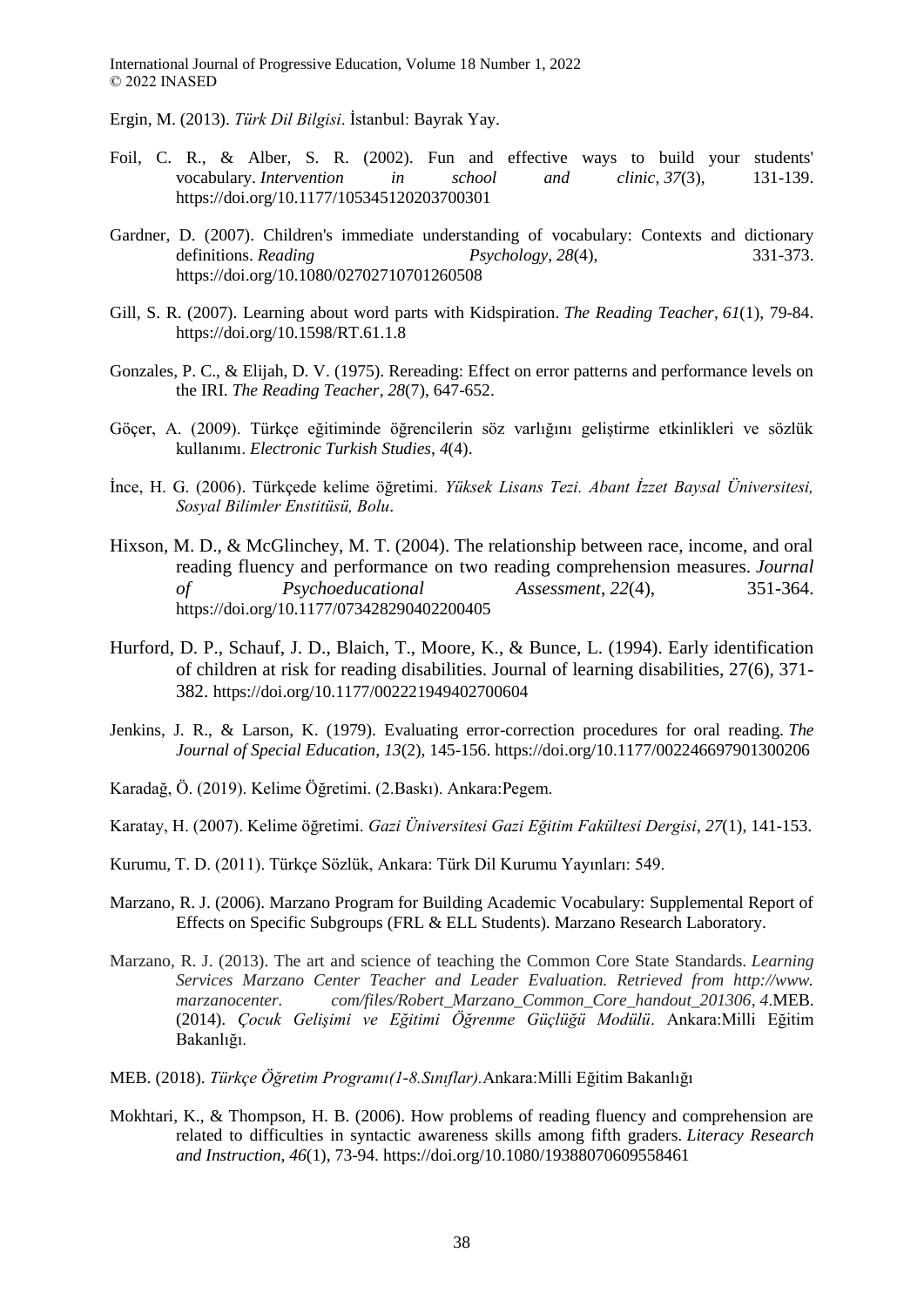- National Reading Panel (US), National Institute of Child Health, & Human Development (US). (2000). *Teaching children to read: An evidence-based assessment of the scientific research literature on reading and its implications for reading instruction*. National Institute of Child Health and Human Development, National Institutes of Health.
- O'Shea, L. J., Sindelar, P. T., & O'Shea, D. J. (1987). The effects of repeated readings and attentional cues on the reading fluency and comprehension of learning disabled readers. *Learning Disabilities Research, 2,* 103-109. https://doi.org/10.1080/10862968509547535
- Özbay, M., & Melanlıoğlu, A. G. D. (2008). Türkçe eğitiminde kelime hazinesinin önemi. *Yüzüncü Yıl Üniversitesi Eğitim Fakültesi Dergisi*, *5*(1), 30-45.
- Özkara, Y. (2010). Okuma güçlüğü olan öğrencilerin okuma düzeylerinin geliştirilmesine yönelik bir uygulama. *Pamukkale Üniversitesi Sosyal Bilimler Enstitüsü Dergisi*, (5), 109-119.
- Pikulski, J. J., & Chard, D. J. (2005). Fluency: Bridge between decoding and reading comprehension. *The Reading Teacher*, *58*(6), 510-519. https://doi.org/10.1598/RT.58.6.2
- Powell, L. E. (2008). *The relationship between reading comprehension and oral reading fluency in third grade students*. ProQuest.
- Rasinski, T. V. (1989). Fluency for everyone: Incorporating fluency instruction in the classroom. *The Reading Teacher*, *42*(9), 690-693.
- Rasinski, T. V. (1999). Exploring a method for estimating independent, instructional, and frustration reading rates. *Reading Psychology*, *20*(1), 61-69. https://doi.org/10.1080/027027199278501
- Razon, N. (1982). Okuma alışkanlığında öğretmenlerin rolü. *Eğitim ve Bilim*, *7,*19-23.
- Reutzel, D. R. (2009). Reading fluency: What every SLP and teacher should know. *The ASHA Leader*, *14*(5), 10-13. https://doi.org/10.1044/leader.FTR1.14052009.10
- Reutzel, D., & Cooter Jr, R. B. (2007). *Strategies for reading assessment and instruction: Helping every child succeed*. International Reading Association. 800 Barksdale Road, PO Box 8139, Newark, DE 19714-8139
- Rosenberg, M. S. (1986). Error-correction during oral reading: A comparison of three techniques. *Learning Disability Quarterly*, *9*(3), 182-192. https://doi.org/10.2307/1510463
- Rupley, W. H., & Nichols, W. D. (2005). Vocabulary instruction for the struggling reader. *Reading & Writing Quarterly*, *21*(3), 239-260. https://doi.org/10.1080/10573560590949368
- Roundy, A. R., & Roundy, P. T. (2009). The effect of repeated reading on student fluency: Does practice always make perfect. *International Journal of Social Sciences*, *4*(1), 54-59.
- Sadoski, M. (2005). A dual coding view of vocabulary learning. *Reading & Writing Quarterly*, *21*(3), 221-238. https://doi.org/10.1080/10573560590949359
- Samuels, S. J. (1997). The method of repeated readings. *The reading teacher*, *50*(5), 376-381.
- Searfoss, L. W., Readene, J. E. and Mallette, M. H. (2001). *Helping children learn to read: Creating a classroom literacy environment.* USA: Pearson.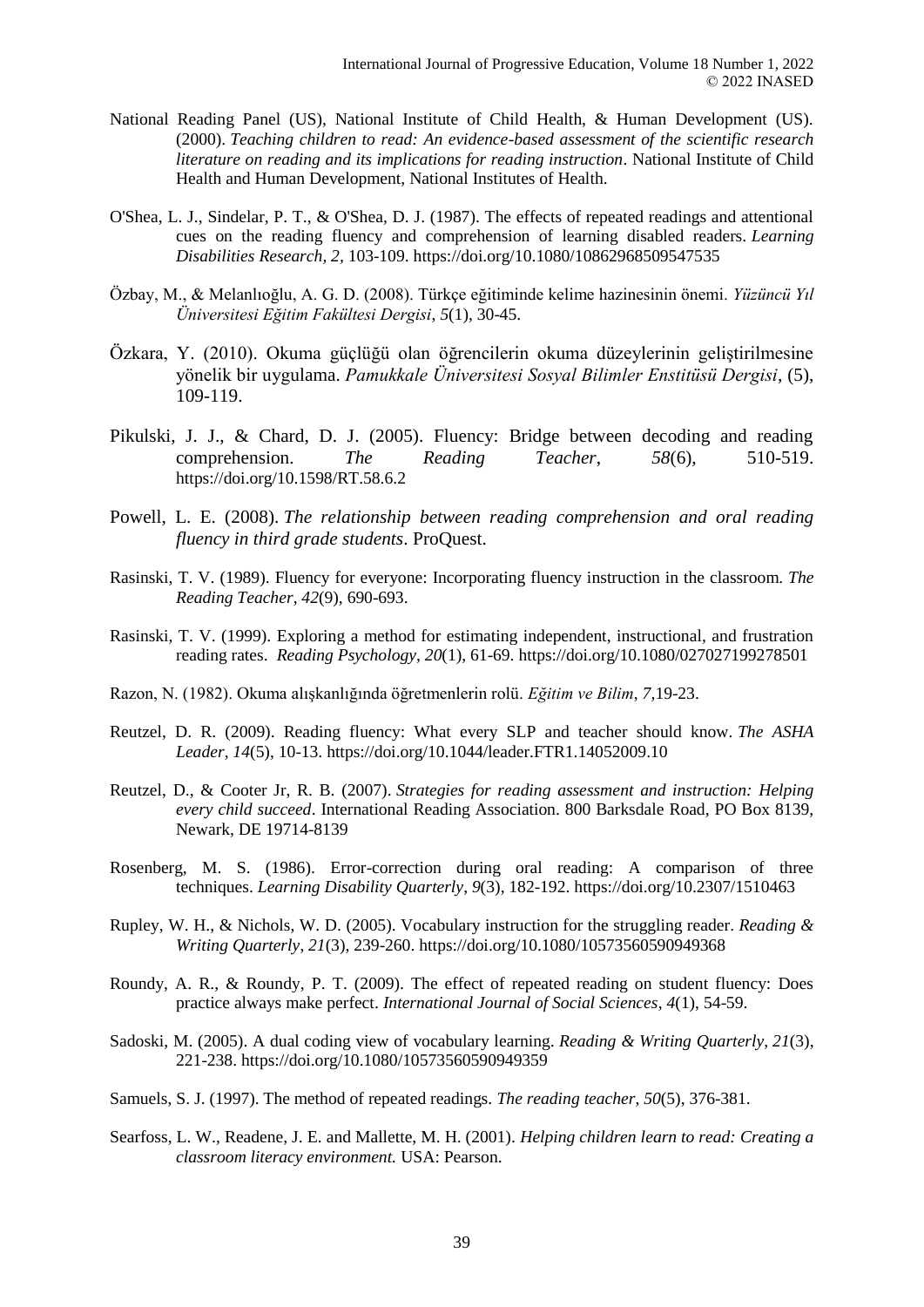- Schatschneider, C., & Torgesen, J. K. (2004). Using our current understanding of dyslexia to support early identification and intervention. Journal of Child Neurology, 19(10), 759-765. https://doi.org/10.1177/08830738040190100501
- Sidekli, S. (2010). Eylem araştırması: İlköğretim dördüncü sınıf öğrencilerinin okuma ve anlama güçlüklerinin giderilmesi. *Türklük Bilimi Araştırmaları*, (27), 563-580.
- Stanovich, K. E. (2005). The future of a mistake: Will discrepancy measurement continue to make the learning disabilities field a pseudoscience?. *Learning Disability Quarterly*, *28*(2), 103- 106.https://doi.org/10.2307/1593604
- Therrien, W. J. (2004). Fluency and comprehension gains as a result of repeated reading: A metaanalysis. *Remedial and special education*, *25*(4), 252-261. https://doi.org/10.1177/07419325040250040801
- Topping, K. (1998). Commentary: Effective tutoring in America Reads: A reply to Wasik. *The Reading Teacher*, *52*(1), 42-50.
- Torgesen, J. K. (1986). Computers and cognition in reading: A focus on decoding fluency. *Exceptional Children*, *53*(2), 157-162. https://doi.org/10.1177/001440298605300208
- Turna, C., & Güldenoğlu, İ. B. (2019). Sesbilgisel Çözümleme Becerileri ile Sözcük Okuma Hızı ve Doğruluğu Arasındaki İlişkinin Gelişimsel Bakış Açısıyla İncelenmesi. *Eğitim ve Bilim, 44*(198). http://dx.doi.org/10.15390/EB.2019.7891
- Türkçe Sözlük (2018). *Türk Dil Kurumu Türkçe Sözlük*. http://sozluk.gov.tr/ adresinden 21.04.2020 tarihinde erişilmiştir.
- Weinstein, K. S. (2004). *Repeated reading and listening passage preview with parents as tutors: An investigation of integrity, effectiveness, and acceptability* (Doctoral dissertation, University of Connecticut).
- Yıldırım, K., & Ateş, S. (2011). Prozodi: Anlamayı yordayan yükselen bir değer mi. *Türkiye Sosyal Araştırmalar Dergisi*, *15*, 143-160.
- Yıldırım, K., & Ateş, S. (2012). Silent and oral reading fluency: Which one is the best predictor of reading comprehension of Turkish elementary students. *International Journal on New Trends in Education and Their Implications*, *3*(4), 79-91.
- Yıldırım, K., & Rasinski, T. (2017). Reading fluency beyond English: Investigations into reading fluency in Turkish elementary students. *International Electronic Journal of Elementary Education*, *7*(1), 97-106.
- Yıldırım, A., & Şimşek, H. (2016). *Sosyal bilimlerde nitel araştırma yöntemleri*. Seçkin yayıncılık.
- Yıldız, M. (2013). Okuma motivasyonu, akıcı okuma ve okuduğunu anlamanın beşinci sınıf öğrencilerinin akademik başarılarındaki rolü. *Turkish Studies - International Periodical For The Languages, Literature and History of Turkish or Turkic*, *8*(4), 1461-1478.
- Yıldız, M. (2019). Kelime Hazinesi ve Anlama Becerilerinin Geliştirilmesi. H. Akyol ve A. Şahin (Ed.) *Türkçe Öğretimi*. (s.129-179). Ankara: Pegem Akademi.